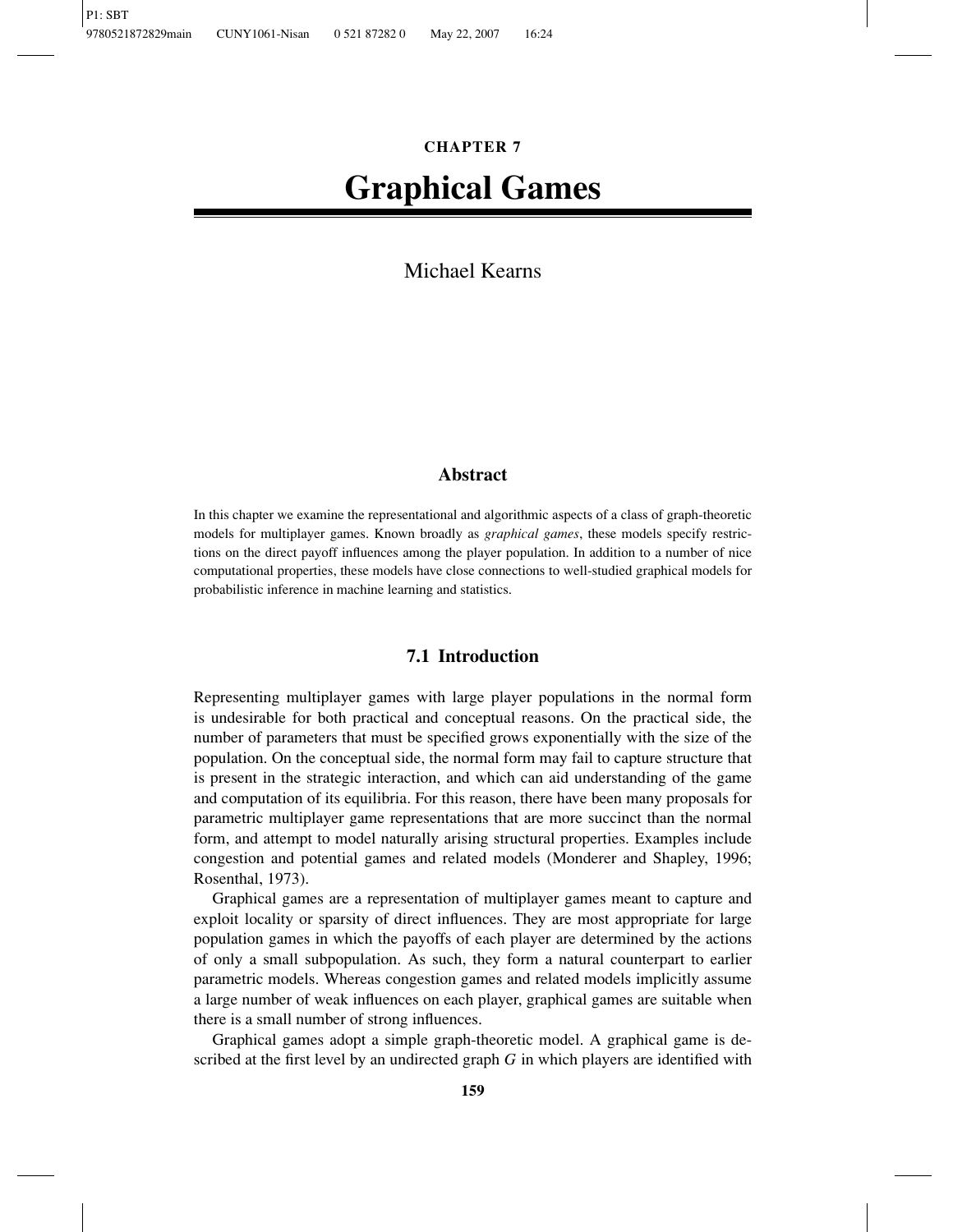vertices. The semantics of the graph are that a player or vertex *i* has payoffs that are entirely specified by the actions of *i* and those of its neighbor set in *G*. Thus *G* alone may already specify strong qualitative constraints or structure over the direct strategic influences in the game. To fully describe a graphical game, we must additionally specify the numerical payoff functions to each player – but now the payoff to player *i* is a function only of the actions of *i* and its neighbors, rather than the actions of the entire population. In the many natural settings where such local neighborhoods are much smaller than the overall population size, the benefits of this parametric specification over the normal form are already considerable.

But several years of research on graphical games has demonstrated that the advantages of this model extend well beyond simple parsimony – rather, they are computational, structural, and interdisciplinary as well. We now overview each of these in turn.

*Computational.* Theoretical computer science has repeatedly established that strong but naturally occurring constraints on optimization and other problems can be exploited algorithmically, and game theory is no exception. Graphical games provide a rich language in which to state and explore the computational benefits of various restrictions on the interactions in a large-population game. As we shall see, one fruitful line of research has investigated topological restrictions on the underlying graph *G* that yield efficient algorithms for various equilibrium computations.

*Structural.* In addition to algorithmic insights, graphical games also provide a powerful framework in which to examine the relationships between the network structure and strategic outcomes. Of particular interest is whether and when the local interactions specified by the graph *G* alone (i.e., the topology of *G*, regardless of the numerical specifications of the payoffs) imply nontrivial structural properties of equilibria. We will examine an instance of this phenomenon in some detail.

*Interdisciplinary.* Part of the original motivation for graphical games came from earlier models familiar to the machine learning, AI and statistics communities – collectively known as graphical models for probabilistic inference, which include Bayesian networks, Markov networks, and their variants. Broadly speaking, both graphical models for inference and graphical games represent complex interactions between a large number of variables (random variables in one case, the actions of players in a game in the other) by a graph combined with numerical specification of the interaction details. In probabilistic inference the interactions are stochastic, whereas in graphical games they are strategic (best response). As we shall discuss, the connections to probabilistic inference have led to a number of algorithmic and representational benefits for graphical games.

In this chapter we will overview graphical games and the research on them to date. We will center our discussion around two main technical results that will be examined in some detail, and are chosen to illustrate the computational, structural, and interdisciplinary benefits discussed above. These two case studies will also serve as natural vehicles to survey the broader body of literature on graphical games.

The first problem we shall examine is the computation of Nash equilibria in graphical games in which the underlying graph *G* is a tree (or certain generalizations of trees). Here we will discuss a natural two-pass algorithm for computing Nash equilibria requiring only the local exchange of "conditional equilibrium" information over the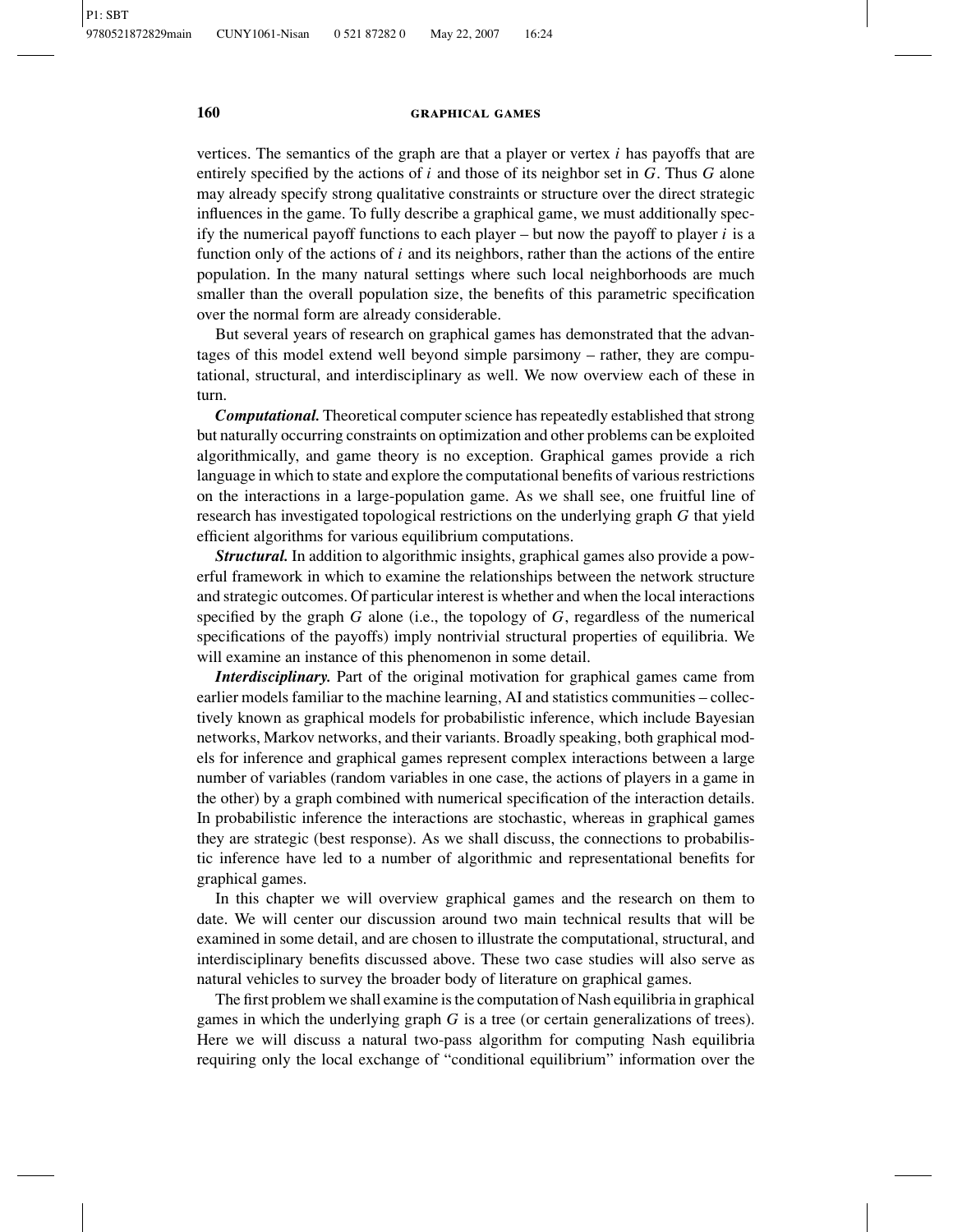# **preliminaries 161**

edges of *G*. This algorithm comes in two variations – one that runs in time polynomial in the representation size of the graphical game and computes (a compact representation of) *approximations* of all Nash equilibria, and another that runs in exponential time but computes (a compact representation of) all Nash equilibria *exactly*. We will discuss a number of generalizations of this algorithm, including one known as **NashProp**, which has close ties to the well-known belief propagation algorithm in probabilistic inference. Together these algorithms provide examples of the algorithmic exploitation of structural restrictions on the graph.

The second problem we shall examine is the representation and computation of the correlated equilibria of a graphical game. Here we will see that there is a satisfying and natural connection between graphical games and the probabilistic models known as Markov networks, which can succinctly represent high-dimensional multivariate probability distributions. More specifically, we shall show that any graphical game with graph *G* can have all of its correlated equilibria (up to payoff equivalence) represented by a Markov network with the same network structure. If we adopt the common view of correlated equilibria as permitting "shared" or "public" randomization (the source of the correlations) – whereas Nash equilibria permit only "private" randomization or mixed strategies – this result implies that the shared randomization can actually be distributed locally throughout the graph, and that distant parties need not be (directly) correlated. From the rich tools developed for independence analysis in Markov networks, it also provides a compact representation of a large number of independence relationships between player actions that may be assumed at (correlated) equilibrium. The result thus provides a good example of a direct connection between graph structure and equilibrium properties, as well as establishing further ties to probabilistic inference. We shall also discuss the algorithmic benefits of this result.

After studying these two problems in some detail, we will briefly overview recent research incorporating network structure into other game-theoretic and economic settings, such as exchange economies (Arrow-Debreu, Fischer and related models). Again the emphasis will be on computational aspects of these models, and on the relationship between graph structure and equilibrium properties.

# **7.2 Preliminaries**

In this section we shall provide formal definitions for graphical games, along with other needed definitions, terminology, and notation. We begin with notions standard to classical multiplayer game theory.

A multiplayer game consists of *n* players, each with a finite set of *pure strategies* or actions available to them, along with a specification of the *payoffs* to each player. Throughout the chapter, we use  $a_i$  to denote the action chosen by player *i*. For simplicity we will assume a binary action space, so  $a_i \in \{0, 1\}$ . (The generalization of the results examined here to the multiaction setting is straightforward.) The payoffs to player *i* are given by a table or matrix  $M_i$ , indexed by the joint action  $\vec{a} \in \{0, 1\}^n$ . The value  $M_i(\vec{a})$ , which we assume without loss of generality to lie in the interval [0, 1], is the payoff to player *i* resulting from the joint action *a*-. Multiplayer games described in this way are referred to as *normal form* games.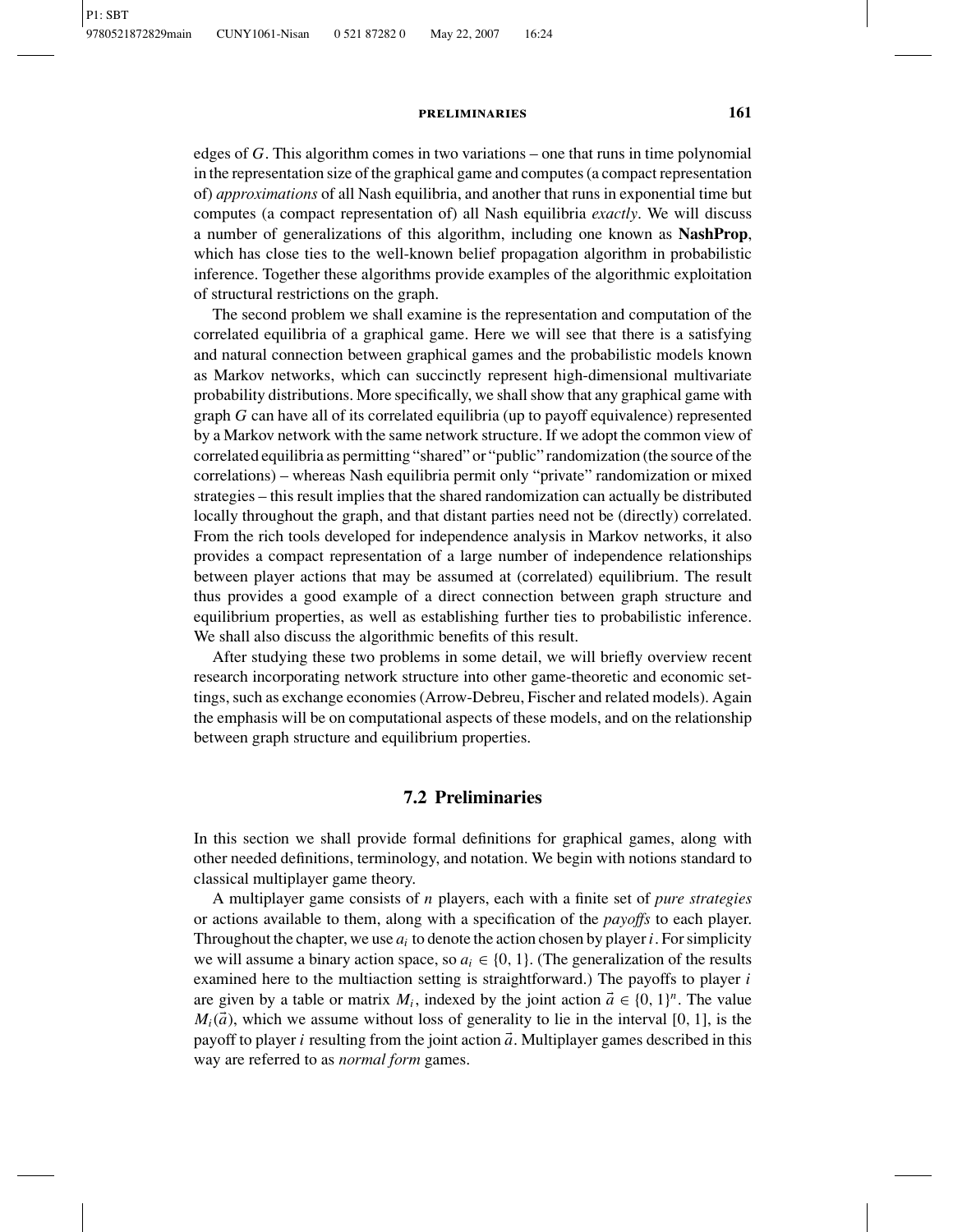The actions 0 and 1 are the *pure strategies* of each player, while a *mixed* strategy for player *i* is given by the probability  $p_i \in [0, 1]$  that the player will play 0. For any joint mixed strategy, given by a product distribution  $\vec{p}$ , we define the expected payoff to player *i* as  $M_i(\vec{p}) = \mathbf{E}_{\vec{a} \sim \vec{p}}[M_i(\vec{a})]$ , where  $\vec{a} \sim \vec{p}$  indicates that each  $a_j$  is 0 with probability  $p_j$  and 1 with probability  $1 - p_j$  independently. When we introduce correlated equilibria below, we shall allow the possibility that the distribution over  $\vec{a}$  is not a product distribution, but has correlations between the *ai*.

We use  $\vec{p}[i : p'_i]$  to denote the vector (product distribution) which is the same as  $\vec{p}$  except in the *i*th component, where the value has been changed to  $p'_i$ . A *Nash equilibrium (NE)* for the game is a mixed strategy  $\vec{p}$  such that for any player *i*, and for any value  $p'_i \in [0, 1], M_i(\vec{p}) \geq M_i(\vec{p}[i : p'_i])$ . (We say that  $p_i$  is a *best response* to the rest of  $\vec{p}$ .) In other words, no player can improve their expected payoff by deviating unilaterally from an NE. The classic theorem of Nash (1951) states that for any game, there exists an NE in the space of joint mixed strategies.

We will also use a straightforward (additive) definition for *approximate* Nash equilibria. An  $\epsilon$ -Nash equilibrium is a mixed strategy  $\vec{p}$  such that for any player *i*, and for any value  $p'_i \in [0, 1]$ ,  $M_i(\vec{p}) + \epsilon \geq M_i(\vec{p}[i : p'_i])$ . (We say that  $p_i$  is an  $\epsilon$ -best response to the rest of  $\vec{p}$ .) Thus, no player can improve their expected payoff by more than  $\epsilon$  by deviating unilaterally from an approximate NE.

We are now ready to introduce the graphical game model. In a *graphical game*, each player *i* is represented by a vertex in an undirected graph *G*. We use  $N(i) \subseteq \{1, ..., n\}$ to denote the *neighborhood* of player *i* in *G* – that is, those vertices *j* such that the edge  $(i, j)$  appears in *G*. By convention  $N(i)$  always includes *i* itself as well. If  $\vec{a}$  is a joint action, we use  $\vec{a}^i$  to denote the projection of  $\vec{a}$  onto just the players in  $N(i)$ .

**Definition 7.1** A *graphical game* is a pair  $(G, M)$ , where *G* is an undirected graph over the vertices {1*,...,n*}, and M is a set of *n local game matrices*. For any joint action  $\vec{a}$ , the local game matrix  $M_i \in \mathcal{M}$  specifies the payoff  $M_i(\vec{a}^i)$  for player *i*, which depends only on the actions taken by the players in *N*(*i*).

**Remarks.** Graphical games are a (potentially) more compact way of representing games than standard normal form. In particular, rather than requiring a number of parameters that is exponential in the number of players *n*, a graphical game requires a number of parameters that is exponential only in the size *d* of the largest local neighborhood. Thus if  $d \ll n$  – that is, the number of direct influences on any player is much smaller than the overall population size – the graphical game representation is dramatically smaller than the normal form. Note that we can represent any normal form game as a graphical game by letting *G* be the complete graph, but the representation is only useful when a considerably sparser graph can be found. It is also worth noting that although the payoffs to player *i* are determined only by the actions of the players in *N*(*i*), *equilibrium* still requires *global* coordination across the player population – if player *i* is connected to player *j* who is in turn connected to player *k*, then *i* and *k* indirectly influence each other via their mutual influence on the payoff of *j* . How local influences propagate to determine global equilibrium outcomes is one of the computational challenges posed by graphical games.

In addition to Nash equilibrium, we will also examine graphical games in the context of *correlated equilibria (CE)*. CE (Aumann, 1974) generalize NE, and can be viewed as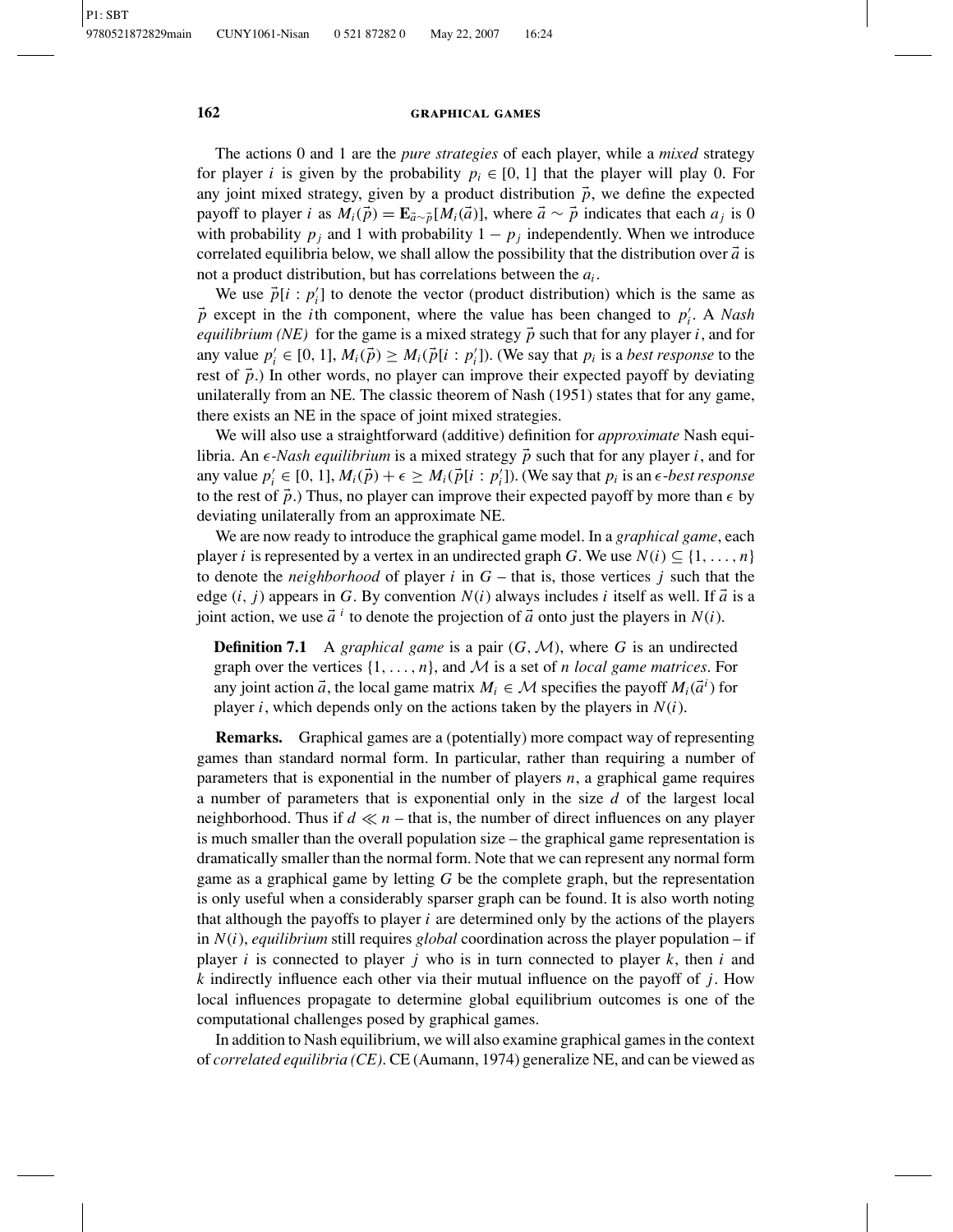### **preliminaries 163**

(possibly arbitrary) distributions  $P(\vec{a})$  over joint actions satisfying a certain conditional expectation property.

The intuition behind CE can be described as follows. Imagine that there is a trusted party that faithfully draws a joint action  $\vec{a}$  according to distribution  $P$ , and distributes to each player *i* only their private component  $a_i$ . If *P* is a product distribution, as in the NE case, then due to the independence between all players the revelation of  $a_i$  does not condition player *i*'s beliefs over the play of others. For general *P*, however, this is not true. The CE condition asks that the expected payoff to *i* if he is "obedient" and plays *ai* be at least as great the amount *i* could earn by "cheating" and deviating to play a different action. In other words, in Bayesian terms, despite the observation of *ai* updating the posterior distribution over the other player actions from *i*'s perspective, it is still payoff-optimal for *i* to play *ai*. This leads to the formal definition below, in which for any given joint distribution  $P(\vec{a})$  over player actions and  $b \in \{0, 1\}$ , we let  $P_{a_i=b}$  denote the distribution on  $\vec{a}$  conditioned on the event that  $a_i = b$ .

**Definition 7.2** A *correlated equilibrium (CE)* for a two-action normal form game is a distribution  $P(\vec{a})$  over actions satisfying

*∀i* ∈ {1, ..., *n*}, *∀b* ∈ {0, 1} :  $\mathbf{E}_{\vec{a} \sim P_{a_i=b}}[M_i(\vec{a})] \geq \mathbf{E}_{\vec{a} \sim P_{a_i=b}}[M_i(\vec{a}[i:-b])]$ 

The expectation  $\mathbf{E}_{\vec{a} \sim P_{a_i=b}}[M_i(\vec{a})]$  is over those cases in which the value  $a_i = b$  is revealed to player *i*, who proceeds to "honestly" play  $a_i = b$ . The expectation  $\mathbf{E}_{\vec{a} \sim P_{a_i=b}}[M_i(\vec{a}[i:-b])]$  is over the same cases, but now player *i* unilaterally deviates to play  $a_i = -b$ , whereas the other players faithfully play from the conditional distribution  $P_{a_i=b}$ . It is straightforward to generalize this definition to the multiaction case – again, we demand that it be optimal for each player to take the action provided by the trusted party, despite the conditioning information revealed by this action.

**Remarks.** CE offers a number of conceptual and computational advantages over NE, including the facts that new and sometimes more "fair" payoffs can be achieved, that CE can be computed efficiently for games in standard normal form (though recall that "efficiently" here means exponential in the number of players, an issue we shall address), and that CE are the convergence notion for several natural "no-regret" learning algorithms (Foster and Vohra, 1999). Furthermore, it has been argued that CE is the natural equilibrium concept consistent with the Bayesian perspective (Aumann, 1987; Foster and Vohra, 1997). One of the most interesting aspects of CE is that they broaden the set of "rational" solutions for normal form games without the need to address often difficult issues such as stability of coalitions and payoff imputations (Aumann, 1987). The traffic signal is often cited as an informal everyday example of CE, in which a single bit of shared information allows a fair split of waiting times (Owen, 1995). In this example, no player stands to gain greater payoff by unilaterally deviating from the correlated play, for instance by "running a light." This example also illustrates a common alternative view of CE, in which correlations arise as a result of "public" or "shared" random bits (in addition to the "private" random bits allowed in the standard mixed strategies or product distributions of NE). Here the state of the traffic light itself (which can be viewed as a binary random variable, alternately displayed as red and green to orthogonal streets) provides the shared randomization.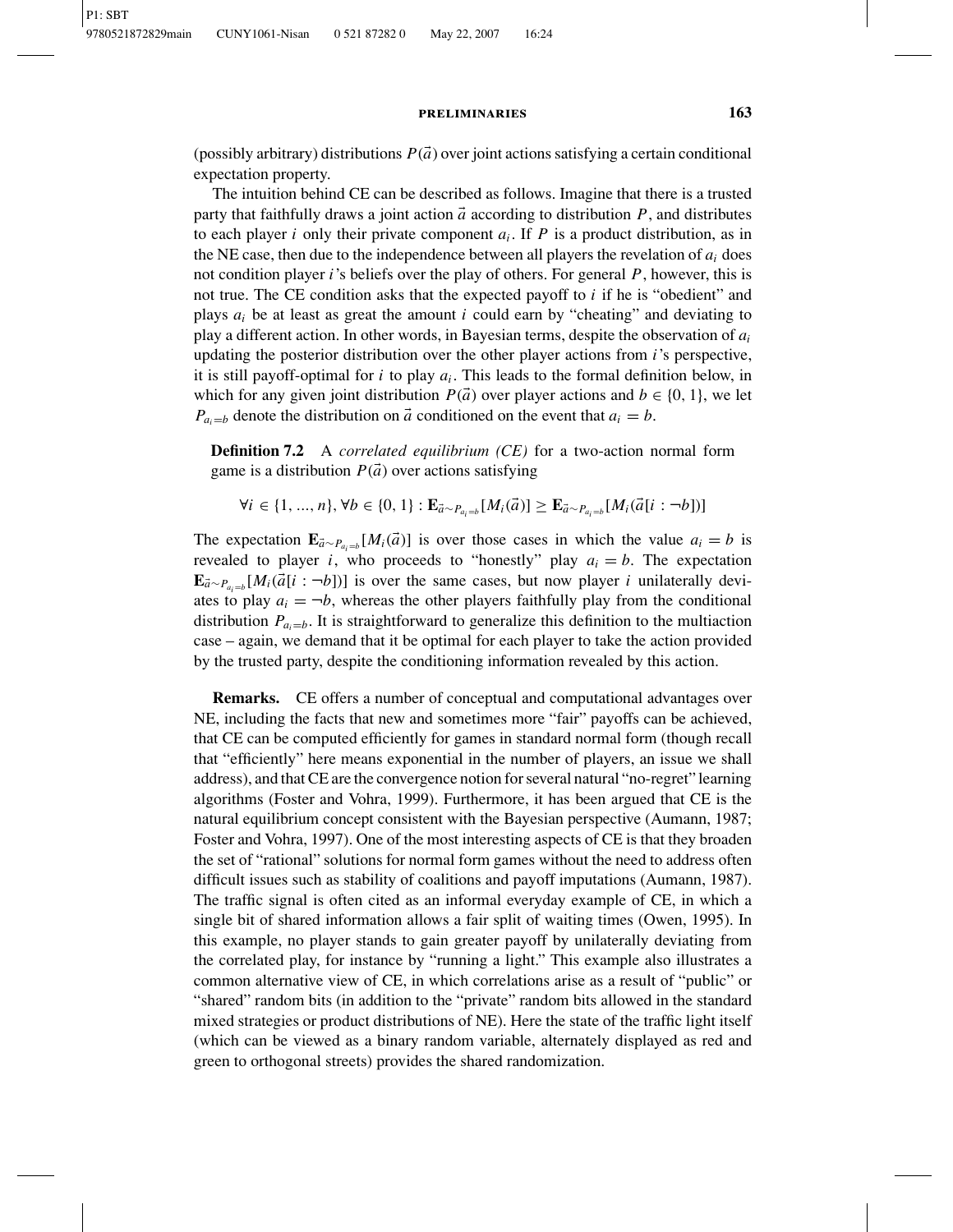# **7.3 Computing Nash Equilibria in Tree Graphical Games**

In this section, we describe the first and perhaps most basic algorithm exploiting the advantages of graphical game representation for the purposes of equilibrium computation. The case considered is that in which the underlying graph *G* is a tree. While obviously a strong restriction on the topology, we shall see that this case already presents nontrivial computational challenges, which in turn force the development of algorithmic tools that can be generalized beyond trees to obtain a more general heuristic known as.

**NashProp.** We first describe the algorithm **TreeNash** at a high level, leaving certain important implementation details unspecified, because it is conceptually advantageous to do so. We then describe two instantiations of the missing details – yielding one algorithm that runs in polynomial time and provably computes approximations of all equilibria, and another algorithm that runs in exponential time and provably computes all exact equilibria.

We begin with some notation and concepts needed for the description of **TreeNash**. In order to distinguish parents from children in the tree, it will be convenient to treat players/vertices symbolically (such as *U,V* , and *W*) rather than by integer indices, so we use  $M_V$  to denote the local game matrix for the player identified with player/vertex *V*. We use capital letters to denote vertex/players to distinguish them from their chosen actions, for which we shall use lower case. If *G* is a tree, we choose an arbitrary vertex as the root (which we visualize as being at the bottom, with the leaves at the top). Any vertex on the path from a vertex *V* to the root will be called *downstream* from *V* , and any vertex on a path from *V* to any leaf will be called *upstream* from *V* . Thus, each vertex other than the root has exactly one downstream neighbor (or child), and perhaps many upstream neighbors (or parents). We use  $UP<sub>G</sub>(V)$  to denote the set of all vertices in *G* that are upstream from *V* , including *V* by definition.

Suppose that *V* is the child of *U* in *G*. We let  $G^U$  denote the subgraph induced by the vertices in  $UP_G(U)$  – that is, the subtree of *G* rooted at *U*. If  $v \in [0, 1]$  is a mixed strategy for player (vertex) *V*,  $\mathcal{M}_{V=v}^U$  will denote the subset of payoff matrices in  $\mathcal M$ corresponding to the vertices in  $UP$ <sup> $G$ </sup> $(U)$ , with the modification that the game matrix  $M_U$  is collapsed by one index by fixing  $V = v$ . We can think of an NE for the graphical game  $(G^U, \mathcal{M}_{V=v}^U)$  as a *conditional* equilibrium "upstream" from *U* (inclusive) – that is, an equilibrium for  $G^U$  *given* that  $V$  plays  $v$ . Here we are simply exploiting the fact that since *G* is a tree, fixing a mixed strategy *v* for the play of *V* isolates  $G^U$  from the rest of *G*.

Now suppose that vertex *V* has *k* parents  $U_1, \ldots, U_k$ , and the single child *W*. We now describe the data structures sent from each  $U_i$  to  $V$ , and in turn from  $V$  to  $W$ , on the downstream pass of **TreeNash**. Each parent  $U_i$  will send to  $V$  a binary-valued "table"  $T(v, u_i)$ . The table is indexed by the *continuum* of possible values for the mixed strategies  $v \in [0, 1]$  of *V* and  $u_i \in [0, 1]$  of  $U_i$ ,  $i = 1, \ldots, k$ . The semantics of this table will be as follows: for any pair  $(v, u_i)$ ,  $T(v, u_i)$  will be 1 if and only if there exists an NE for  $(G^{U_i}, \mathcal{M}_{V=v}^{U_i})$  in which  $U_i = u_i$ . Note that we will slightly abuse notation by letting  $T(v, u_i)$  refer to both the entire table sent from  $U_i$  to  $V$ , and the particular value associated with the pair  $(v, u_i)$ , but the meaning will be clear from the context.

Since *v* and  $u_i$  are continuous variables, it is not obvious that the table  $T(v, u_i)$  can be represented compactly, or even finitely, for arbitrary vertices in a tree. For now we will simply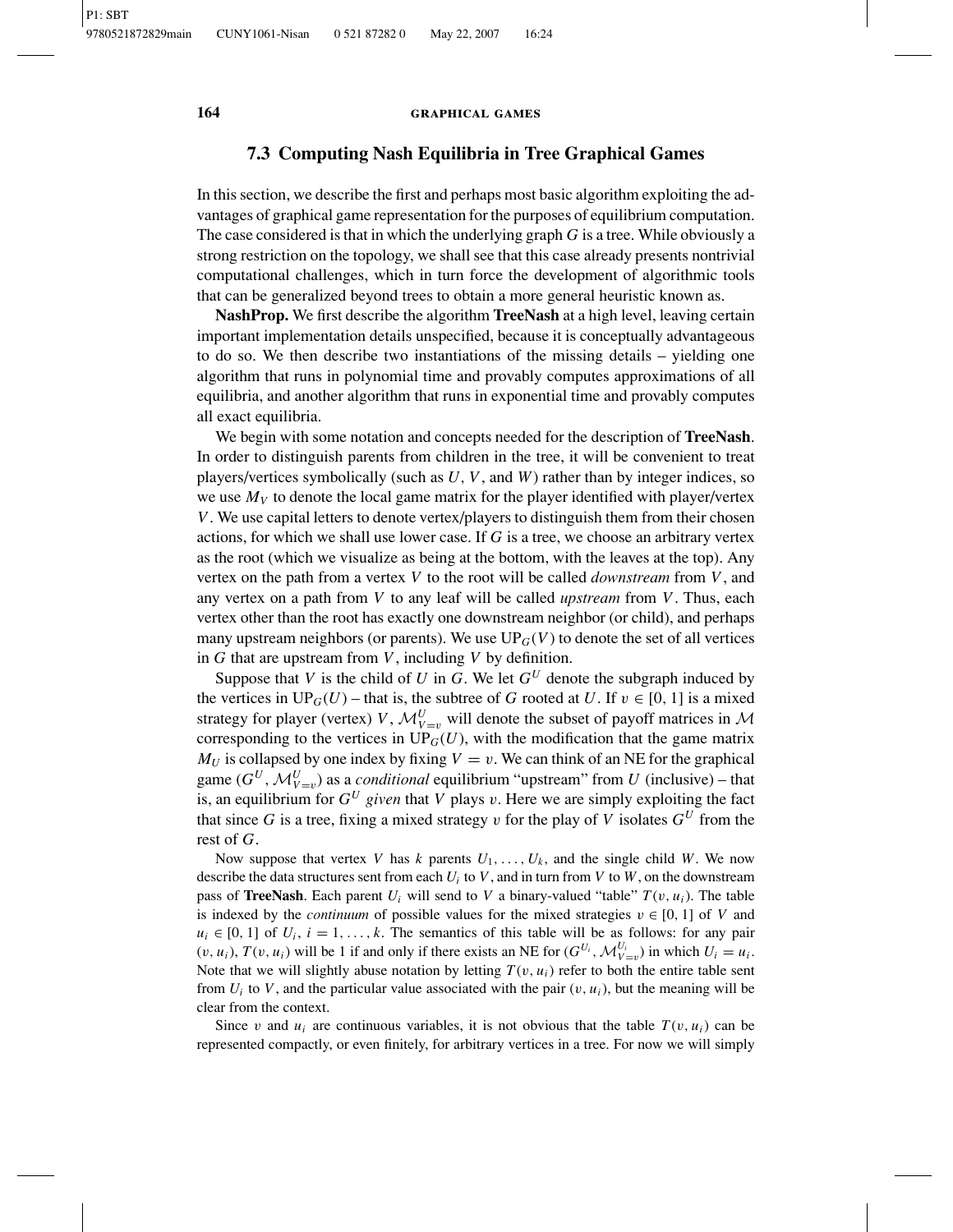**computing nash equilibria in tree graphical games 165**

Algorithm **TreeNash** Inputs: Graphical game  $(G, M)$  in which *G* is a tree. Output: A Nash equilibrium for  $(G, \mathcal{M})$ . **(i)** Compute a depth-first ordering of the vertices of *G*. **(ii)** (**Downstream Pass**) For each vertex *V* in depth-first order: **(a)** Let vertex *W* be the child of *V* (or nil if *V* is the root). **(b)** For all  $w, v \in [0, 1]$ , initialize  $T(w, v)$  to be 0 and the witness list for  $T(w, v)$  to be empty. **(c)** If *V* is a leaf (base case): **1.** For all  $w, v \in [0, 1]$ , set  $T(w, v)$  to be 1 if and only if  $V = v$  is a best response to  $W = w$  (as determined by the local game matrix  $M_V$ ). **(d)** Else (inductive case, *V* is an internal vertex): **1.** Let  $\vec{U} = (U_1, \ldots, U_k)$  be the parents of *V*; let  $T(v, u_i)$  be the table passed from *Ui* to *V* on the downstream pass. **2.** For all  $w, v \in [0, 1]$  and for all joint mixed strategies  $\vec{u} = (u_1, \dots, u_k)$ for  $\vec{U}$ : If  $V = v$  is a best response to  $W = w$ ,  $\vec{U} = \vec{u}$  (as determined by the local game matrix  $M_V$ ), and  $T(v, u_i) = 1$  for  $i = 1, \dots, k$ , set  $T(w, v)$  to be 1 and add  $\vec{u}$  to the witness list for  $T(w, v)$ . (e) Pass the table  $T(w, v)$  from *V* to *W*. **(iii)** (**Upstream Pass**) For each vertex *V* in reverse depth-first ordering (starting at the root): (a) Let  $\vec{U} = (U_1, \ldots, U_k)$  be the parents of *V* (or the empty list if *V* is a leaf); let *W* be the child of *V* (or nil if *V* is the root), and (*w, v*) the values passed from *W* to *V* on the upstream pass. **(b)** Label *V* with the value *v*. (c) (Non-deterministically) Choose any witness  $\vec{u}$  to  $T(w, v) = 1$ .

(d) For  $i = 1, \ldots, k$ , pass  $(v, u_i)$  from *V* to  $U_i$ .

**Figure 7.1.** Algorithm **TreeNash** for computing NE of tree graphical games.

assume a finite representation, and shortly discuss how this assumption can be met in two different ways.

The initialization of the downstream pass of the algorithm begins at the leaves of the tree, where the computation of the tables is straightforward. If *U* is a leaf and *V* its only child, then  $T(v, u) = 1$  if and only if  $U = u$  is a best response to  $V = v$  (Step (ii) (c) of Figure 7.1).

Assuming for induction that each  $U_i$  sends the table  $T(v, u_i)$  to  $V$ , we now describe how *V* can compute the table  $T(w, v)$  to pass to its child *W* (Step (ii) (d)2 of Figure 7.1). For each pair  $(w, v)$ ,  $T(w, v)$  is set to 1 if and only if there exists a vector of mixed strategies  $\vec{u} = (u_1, \ldots, u_k)$  (called a *witness*) for the parents  $\vec{U} = (U_1, \ldots, U_k)$  of *V* such that

- **(i)**  $T(v, u_i) = 1$  for all  $1 \le i \le k$ ; and
- (ii)  $V = v$  is a best response to  $\vec{U} = \vec{u}$ ,  $W = w$ .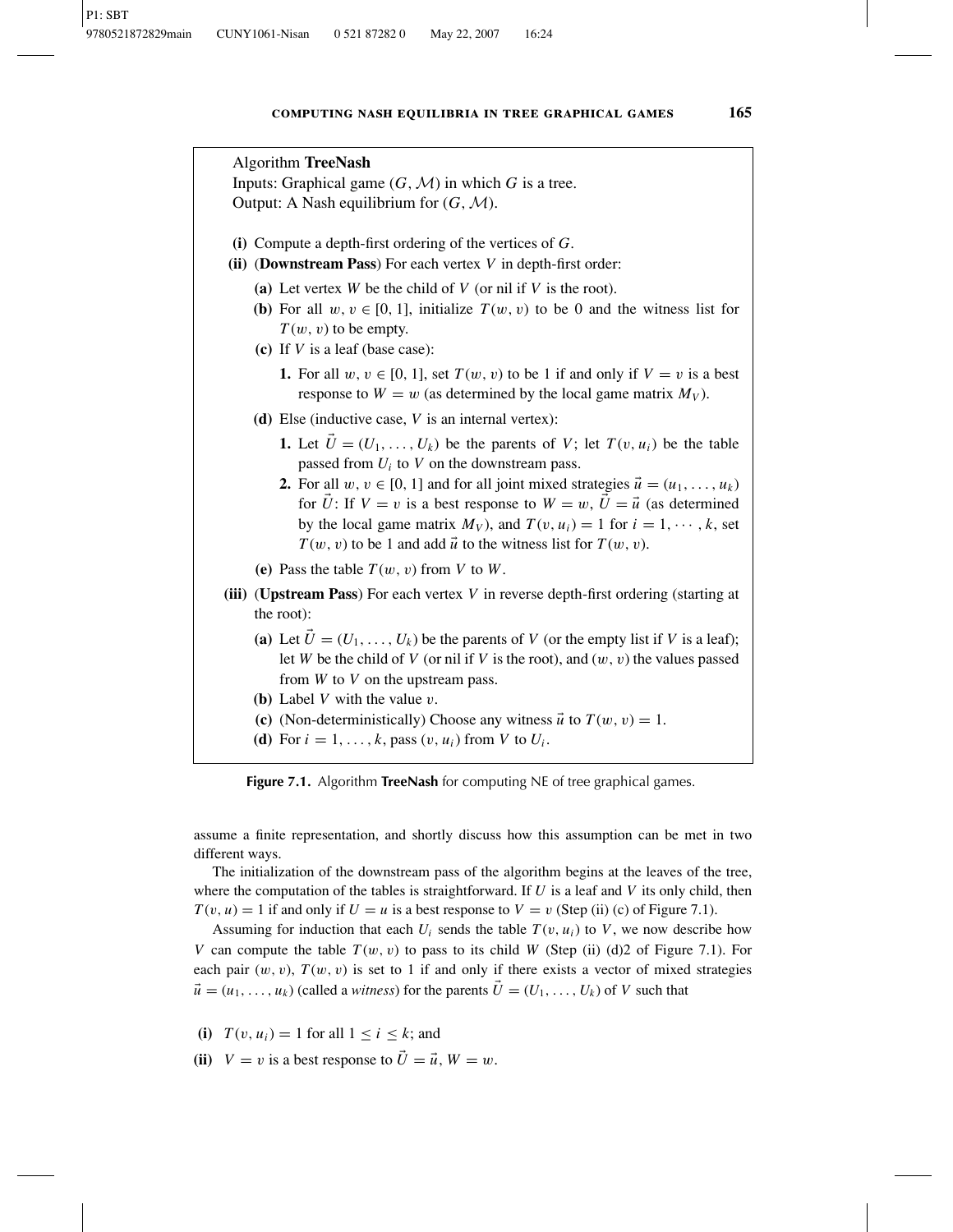Note that there may be more than one witness for  $T(w, v) = 1$ . In addition to computing the value  $T(w, v)$  on the downstream pass of the algorithm, *V* will also keep a list of the witnesses  $\vec{u}$  for each pair  $(w, v)$  for which  $T(w, v) = 1$  (Step ii(d)2 of Figure 7.1). These witness lists will be used on the upstream pass.

To see that the semantics of the tables are preserved by the computation just described, suppose that this computation yields  $T(w, v) = 1$  for some pair  $(w, v)$ , and let  $\vec{u}$  be a witness for  $T(w, v) = 1$ . The fact that  $T(v, u_i) = 1$  for all *i* (condition (7.3) above) ensures by induction that if *V* plays *v*, there are upstream NE in which each  $U_i = u_i$ . Furthermore, *v* is a best response to the local settings  $U_1 = u_1, \ldots, U_k = u_k, W = w'$  (condition (7.3) above). Therefore, we are in equilibrium upstream from *V*. On the other hand, if  $T(w, v) = 0$ , it is easy to see there can be no equilibrium in which  $W = w$ ,  $V = v$ . Note that the existence of an NE guarantees that  $T(w, v) = 1$  for at least one  $(w, v)$  pair.

The downstream pass of the algorithm terminates at the root  $Z$ , which receives tables  $T(z, y_i)$ from each parent *Y<sub>i</sub>*. *Z* simply computes a one-dimensional table  $T(z)$  such that  $T(z) = 1$  if and only if for some witness  $\vec{y}$ ,  $T(z, y_i) = 1$  for all *i*, and *z* is a best response to  $\vec{y}$ .

The upstream pass begins by *Z* choosing any *z* for which  $T(z) = 1$ , choosing any witness  $(y_1, \ldots, y_k)$  to  $T(z) = 1$ , and then passing both *z* and  $y_i$  to each parent  $Y_i$ . The interpretation is that *Z* will play *z*, and is "instructing"  $Y_i$  to play  $y_i$ . Inductively, if a vertex *V* receives a value *v* to play from its downstream neighbor *W*, and the value *w* that *W* will play, then it must be that  $T(w, v) = 1$ . So *V* chooses a witness  $\vec{u}$  to  $T(w, v) = 1$ , and passes each parent  $U_i$  their value  $u_i$  as well as *v* (Step (iii) of Figure 7.1). Note that the semantics of  $T(w, v) = 1$  ensure that  $V = v$  is a best response to  $\vec{U} = \vec{u}$ ,  $W = w$ .

We have left the choices of each witness in the upstream pass unspecified or nondeterministic to emphasize that the tables and witness lists computed represent *all* the NE. The upstream pass can be specialized to find a number of specific NE of interest, including player optimum (NE maximizing expected reward to a chosen player), social optimum (NE maximizing total expected reward, summed over all players), and welfare optimum (NE maximizing expected reward to the player whose expected reward is smallest).

Modulo the important details regarding the representation of the tables  $T(w, v)$ , which we discuss next, the arguments provided above establish the following formal result.

**Theorem 7.3** *Let* (*G,*M) *be any graphical game in which G is a tree. Algorithm* **TreeNash** *computes a Nash equilibrium for* (*G,*M)*. Furthermore, the tables and witness lists computed by the algorithm represent all Nash equilibria of* (*G,*M)*.*

### **7.3.1 An Approximation Algorithm**

In this section, we sketch one instantiation of the missing details of algorithm **TreeNash** that yields a polynomial-time algorithm for computing *approximate* NE for the tree game  $(G, M)$ . The approximation can be made arbitrarily precise with greater computational effort.

Rather than playing an arbitrary mixed strategy in [0*,* 1], each player will be constrained to play a *discretized* mixed strategy that is a multiple of  $τ$ , for some  $τ$  to be determined by the analysis. Thus, player *i* plays  $q_i \in \{0, \tau, 2\tau, \ldots, 1\}$ , and the joint strategy  $\vec{q}$  falls on the discretized  $\tau$ -grid  $\{0, \tau, 2\tau, \ldots, 1\}^n$ . In algorithm **TreeNash**, this will allow each table  $T(v, u)$ (passed from vertex *U* to child *V*) to be represented in discretized form as well: only the  $1/\tau^2$ entries corresponding to the possible  $\tau$ -grid choices for *U* and *V* are stored, and all computations of best responses in the algorithm are modified to be approximate best responses.

To quantify how the choice of *τ* will influence the quality of the approximate equilibria found (which in turn will determine the computational efficiency of the approximation algorithm), we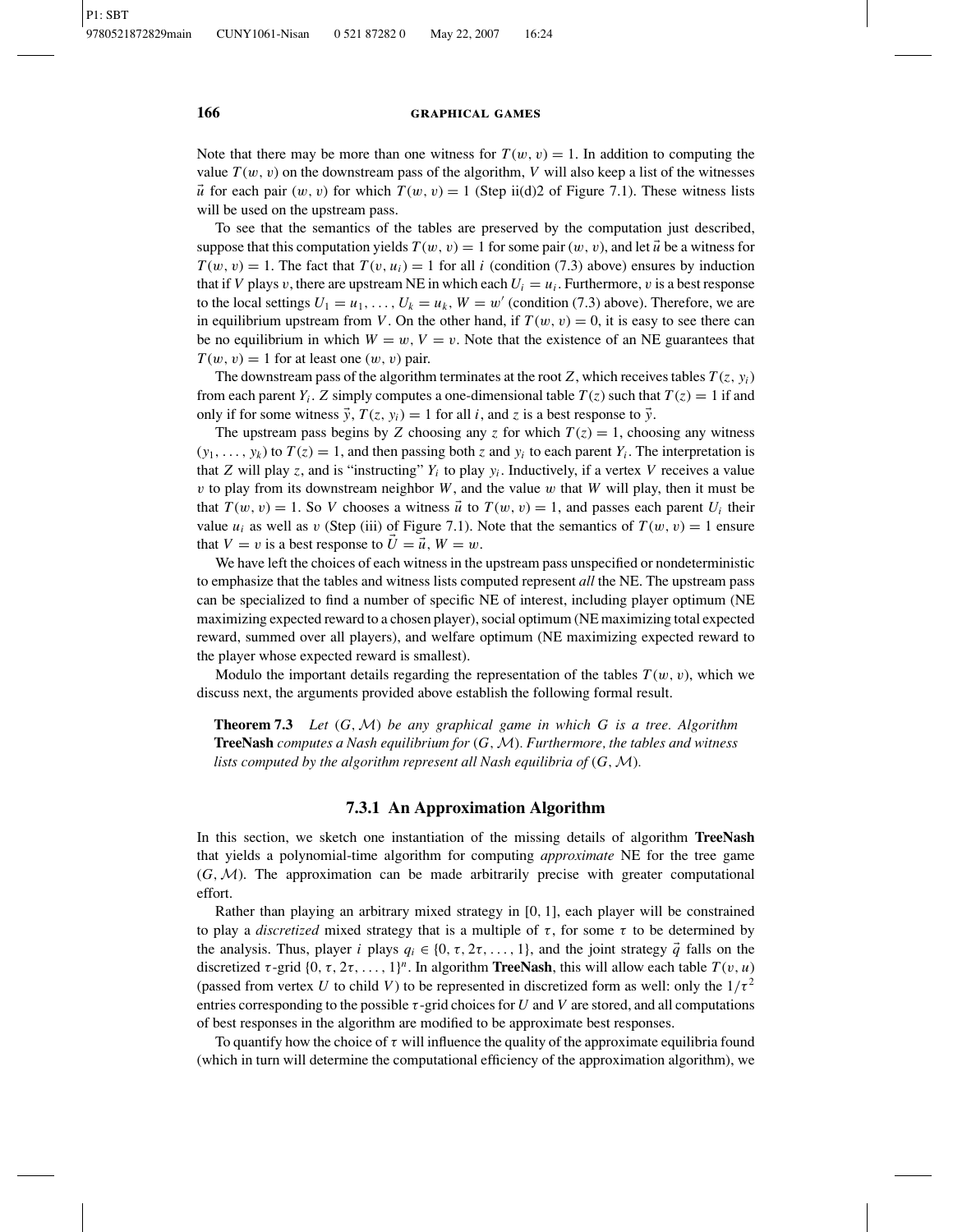### **computing nash equilibria in tree graphical games 167**

appeal to the following lemma. We note that this result holds for arbitrary graphical games, not only trees.

**Lemma 7.4** *Let G be a graph of maximum degree d, and let* (*G,*M) *be a graphical game. Let p*- *be a Nash equilibrium for* (*G,*M)*, and let q*- *be the nearest (in L*<sup>1</sup> *metric) mixed strategy on the τ -grid. Then q*- *is a dτ -NE for* (*G,*M)*.*

The proof of Lemma 7.4, which we omit, follows from a bound on the  $L_1$  distance for product distributions along with an argument that the strategic properties of the NE are preserved by the approximation. We note that the original paper (Kearns et al., 2001) used a considerably worse *L*<sup>1</sup> bound that was exponential in *d*. However, the algorithm remains exponential in *d* simply due to the representational complexity of the local product distributions. The important point is that *τ* needs to depend only on the *local neighborhood* size *d*, not the total number of players *n*.

It is now straightforward to describe **ApproximateTreeNash**. This algorithm is identical to algorithm **TreeNash** with the following exceptions:

- The algorithm now takes an additional input  $\epsilon$ .
- For any vertex *U* with child *V*, the table  $T(u, v)$  will contain only entries for *u* and *v* multiples of *τ* .
- All computations of best responses in algorithm **TreeNash** become computations of -best responses in algorithm **ApproximateTreeNash**.

For the running time analysis, we simply note that each table has  $(1/\tau)^2$  entries, and that the computation is dominated by the downstream calculation of the tables (Step (ii)(d) of algorithm **TreeNash**). This requires ranging over all table entries for all *k* parents, a computation of order  $((1/\tau)^2)^k$ . By appropriately choosing the value of  $\tau$  in order to obtain the required  $\epsilon$ approximations, we obtain the following theorem.

**Theorem 7.5** *Let* (*G,*M) *be a graphical game in which G is a tree with n vertices, and in which every vertex has at most d parents. For any*  $\epsilon > 0$ , let  $\tau = O(\epsilon/d)$ . Then **ApproximateTreeNash** *computes an*  $\epsilon$ -Nash *equilibrium for*  $(G, M)$ *. Furthermore, for* every *exact Nash equilibrium, the tables and witness lists computed by the algorithm contain an -Nash equilibrium that is within τ of this exact equilibrium (in L*<sup>1</sup> *norm). The running time of the algorithm is polynomial in*  $1/\epsilon$ , *n* and  $2^d$ , which is polynomial in the *size of the representation*  $(G, M)$ *.* 

#### **7.3.2 An Exact Algorithm**

By approximating the continuously indexed tables  $T(u, v)$  in discretized form, the algorithm developed in Section 7.3.1 side-stepped not only the exact computation but also a fundamental question about the  $T(u, v)$  – namely, do the regions  $\{(u, v) \in [0, 1]^2 : T(u, v) = 1\}$  have any interesting geometric structure? It turns out the answer in the case of trees is affirmative, and can be used in developing an alternate instantiation of the general **TreeNash** algorithm of Section 7.3 – one that yields an algorithm for computing (all) *exact* equilibria, but in time that is exponential in the number of players *n* rather than only the degree *d*.

Although the details are beyond our scope, it is possible to show via an inductive argument (where again the leaves of *G* serve as the base cases) that in any tree graphical game, for any of the tables  $T(u, v)$  defined by **TreeNash**, the region  $\{(u, v) \in [0, 1]^2 : T(u, v) = 1\}$  can be represented by a finite union of (axis-aligned) rectangular regions in  $[0, 1]^2$  (i.e., regions that are defined as products of closed intervals  $[a, a'] \times [b, b']$  for some  $0 \le a \le a' \le 1$ ,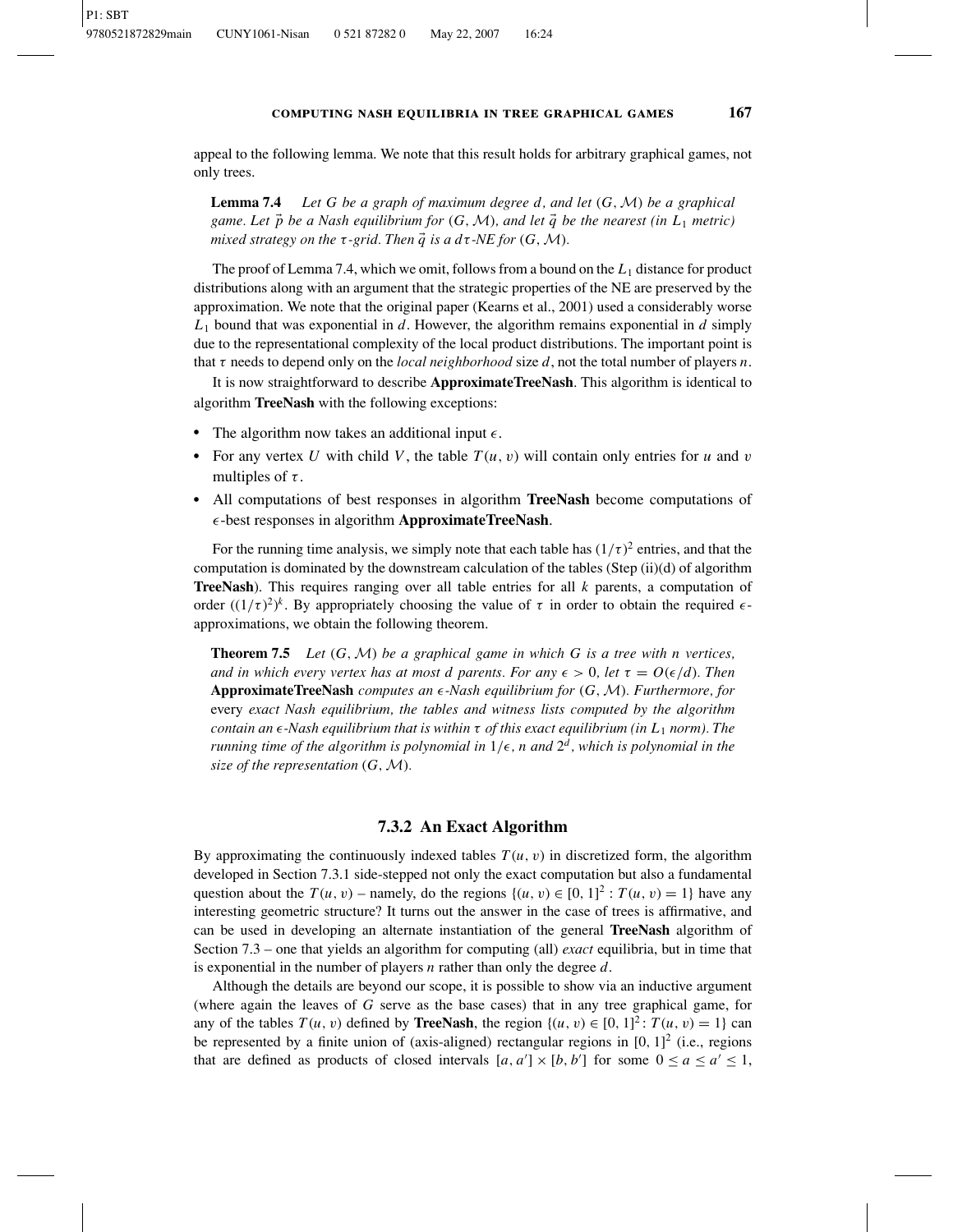$0 \le b \le b' \le 1$ ). The induction shows that the number of such regions multiplies at each level as we progress downstream toward the root, yielding a worst-case bound on the number of rectangular regions that is exponential in *n*.

This simple (if exponential in *n*) geometric representation of the tables  $T(u, v)$  permits the development of an alternative algorithm **ExactTreeNash**, which is simply the abstract algorithm **TreeNash** with the tables represented by unions of rectangles (and with associated implementations of the necessary upstream and downstream computations).

**Theorem 7.6** *There is an algorithm* **ExactTreeNash** *that computes an exact Nash equilibrium for any tree graphical game* (*G,*M)*. Furthermore, the tables computed by the algorithm represent all Nash equilibria of* (*G,*M)*. The algorithm runs in time exponential in the number of vertices of G.*

#### **7.3.3 Extensions: NashProp and Beyond**

At this point it is of course natural to ask what can be done when the underlying graph of a graphical game is not a tree. Remaining close to the development so far, it is possible to give an *heuristic* generalization of algorithm **ApproximateTreeNash** to the setting in which the graph *G* is arbitrary. This algorithm is known as **NashProp**, which we will now briefly sketch. By heuristic we mean that the algorithm is well-defined and will terminate on any graphical game; but unlike **ApproximateTreeNash**, the running time is not guaranteed to be polynomial in the size of the input graphical game. (In general, we should expect provably efficient algorithms for equilibrium computation to require *some* topological restriction, since allowing *G* to be the complete graph reduces to the classical normal form representation.)

Recall that the main computation at vertex *V* in **ApproximateTreeNash** was the computation of the downstream table  $T(w, v)$  from the upstream tables  $T(v, u_i)$ . This assumed an underlying orientation to the tree that allowed *V* to know which of its neighbors were in the direction of the leaves (identified as the  $U_i$ ) and which single neighbor was in the direction of the root (identified as *W*). The easiest way to describe **NashProp** informally is to say that each *V* does this computation once for *each* of its neighbors, each time "pretending" that this neighbor plays the role of the downstream neighbor *W* in **ApproximateTreeNash**, and the remaining neighbors play the roles of the upstream  $U_i$ . If all discretized table entries are initialized to the value of  $1<sup>1</sup>$  it easy to show that the only possible effect of these local computations is to change table values from 1 to 0, which in effect refutes conditional NE assertions when they violate best-response conditions. In other words, the tables will all *converge* (and in fact, in time polynomial in the size of the graphical game) – however, unlike in **ApproximateTreeNash**, the tables do not represent the set of all approximate NE, but a superset. This necessitates a second phase to the algorithm that employs more traditional search heuristics in order to find a true equilibrium, and it is this second phase that may be computationally expensive.

One of the merits of **NashProp** is that the first (table computation) phase can be viewed as an instance of constraint satisfaction programming (CSP), which in turn plays an important role in many algorithms for probabilistic inference in Bayesian networks, Markov networks, and related models. The **NashProp** algorithm was also inspired by, and bears a fair similarity to, the well-known belief propagation algorithm for Bayesian network inference. We shall see other connections to these models arise in our examination of correlated equilibria in graphical games, which we turn to now.

<sup>&</sup>lt;sup>1</sup>Note that in the description of **TreeNash** in Figure 7.1 it was more convenient to initialize the table values to 0, but the change is cosmetic.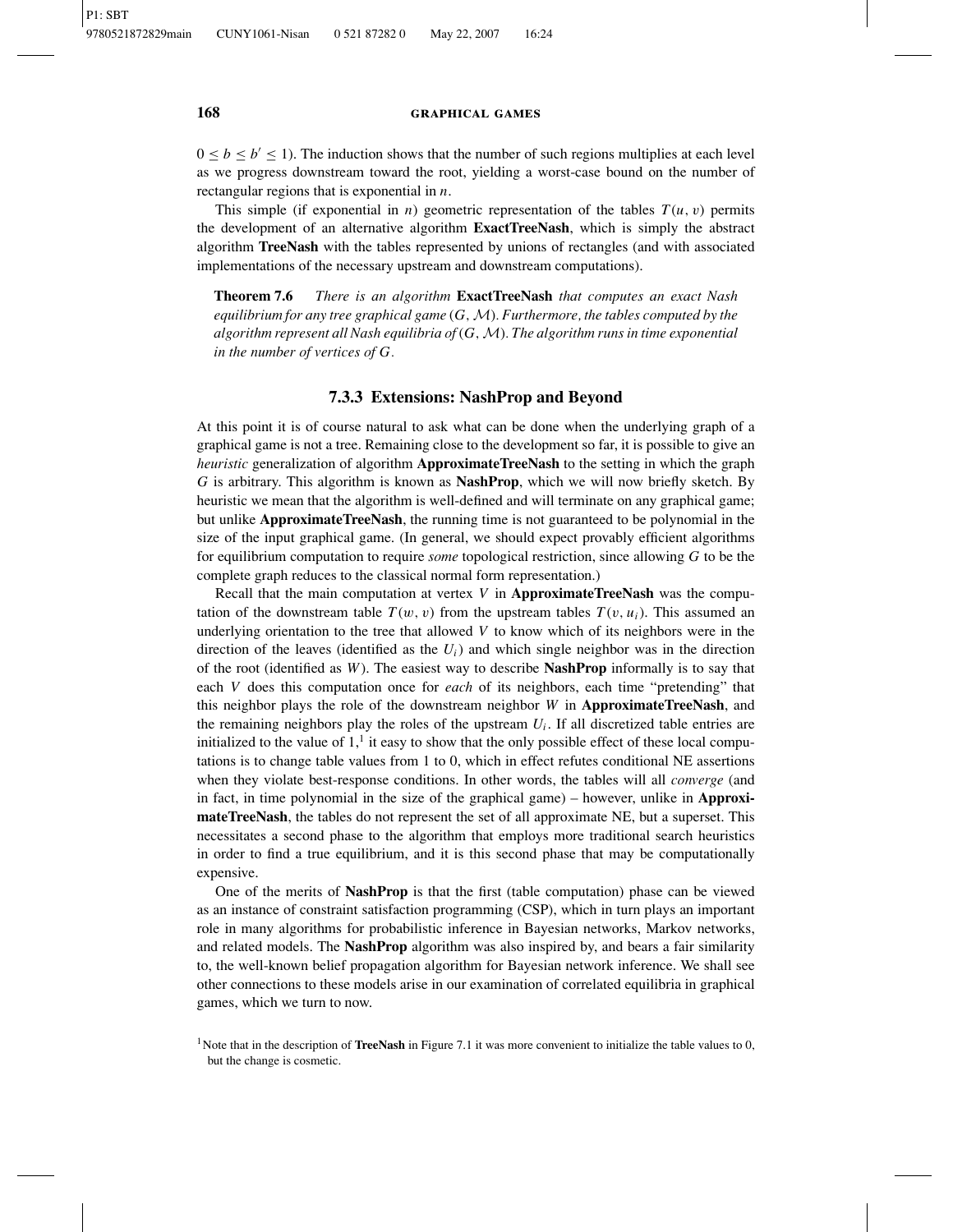# **graphical games and correlated equilibria 169**

# **7.4 Graphical Games and Correlated Equilibria**

Our second case study is an examination of graphical games and correlated equilibrium. As has already been noted, if we are fortunate enough to be able to accurately represent a multiplayer game we are interested in as a graphical game with small degree, the representational benefits purely in terms of parameter reduction may be significant. But this is still a rather cosmetic kind of parsimony. We shall see a much deeper variety in the context of correlated equilibrium.

The first issue that arises in this investigation is the problem of *representing* correlated equilibria. Recall that NE may be viewed as a special case of CE in which the distribution  $P(\vec{a})$  is a product distribution. Thus, however computationally difficult it may be to find an NE, at least the object itself can be succinctly represented – it is simply a mixed strategy profile  $\vec{p}$ , whose length equals the number of players *n*. Despite their aforementioned advantages, in moving to CE we open a representational Pandora's Box, since even in very simple graphical games there may be correlated equilibria of essentially arbitrary complexity. For example, the CE of a game always include all mixture distributions of NE, so any game with an exponential number of NE can yield extremely complex CE. Such games can be easily constructed with very simple graphs. More generally, whereas by definition in an NE all players are independent, in a CE there may be arbitrary high-order correlations.

In order to maintain the succinctness of graphical games, some way of addressing this distributional complexity is required. For this we turn to another, older graph-theoretic formalism – namely, undirected graphical models for probabilistic inference, also known as *Markov networks* (Lauritzen, 1996). We will establish a natural and powerful relationship between a graphical game and a certain associated Markov network. Like the graphical game, the associated Markov network is a graph over the players. While the interactions between vertices in the graphical game are entirely *strategic* and given by local payoff matrices, the interactions in the associated Markov network are entirely *probabilistic* and given by local potential functions. The graph of the associated Markov network retains the parsimony of the graphical game.

We will show that the associated Markov network is sufficient for representing *any* correlated equilibria of the graphical game (up to expected payoff equivalence). In other words, the fact that a multiplayer game can be succinctly represented by a graph implies that its entire space of CE outcomes can be represented graphically with comparable succinctness. This result establishes a natural relationship between graphical games and modern probabilistic modeling. We will also briefly discuss the computational benefits of this relationship.

#### **7.4.1 Expected Payoff and Local Neighborhood Equivalence**

Our effort to succinctly model the CE of a graphical game consists of two steps. In the first step, we argue that it is not necessary to model *all* the correlations that might arise in a CE, but only those required to represent all of the possible (expected payoff) outcomes for the players. In the second step, we show that the remaining correlations can be represented by a Markov network. For these two steps we respectively require two equivalence notions for distributions – *expected payoff equivalence* and *local neighborhood* equivalence. We shall show that there is a natural *subclass* of the set of all CE of a graphical game, based on expected payoff equivalence, whose representation size is linearly related to the representation size of the graphical game.

**Definition 7.7** Two distributions  $P$  and  $Q$  over joint actions  $\vec{a}$  are *expected payoff equivalent*, denoted  $P \equiv_{EP} Q$ , if *P* and *Q* yield the same expected payoff vector: for each  $i, \mathbf{E}_{\vec{a} \sim P} [M_i(\vec{a})] = \mathbf{E}_{\vec{a} \sim Q} [M_i(\vec{a})].$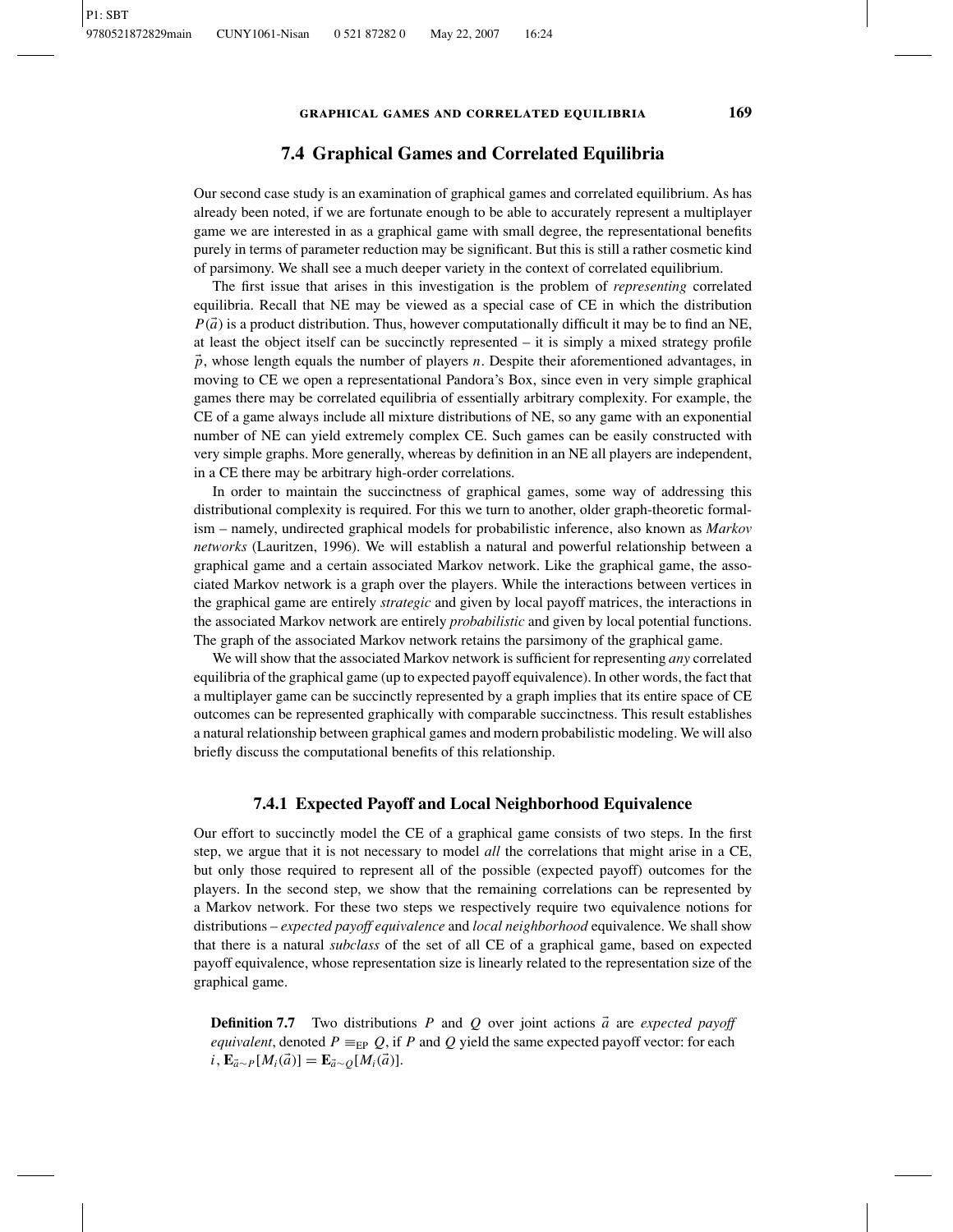Note that merely finding distributions giving the same payoffs as the CE is not especially interesting *unless those distributions are themselves CE* – we want to preserve the strategic properties of the CE, not only its payoffs. Our primary tool for accomplishing this goal will be the notion of local neighborhood equivalence, or the preservation of local marginal distributions. Below we establish that local neighborhood equivalence both implies payoff equivalence and preserves the CE property. In the following subsection, we describe how to represent this natural subclass in a certain Markov network whose structure is closely related to the structure of the graphical game.

Expected payoff equivalence of two distributions is, in general, dependent upon the reward matrices of a graphical game. Let us consider the following (more stringent) equivalence notion, which is based only on the graph *G* of a game.

**Definition 7.8** For a graph *G*, two distributions *P* and *Q* over joint actions  $\vec{a}$  are *local neighborhood equivalent* with respect to *G*, denoted  $P \equiv_{LN} Q$ , if for all players *i*, and for all settings  $\vec{a}^{i}$  of  $N(i)$ ,  $P(\vec{a}^{i}) = Q(\vec{a}^{i})$ .

In other words, the marginal distributions over all local neighborhoods defined by *G* are identical. Since the graph is always clear from context, we shall just write  $P \equiv_{LN} Q$ . The following lemma establishes that local neighborhood equivalence is indeed a stronger notion of equivalence than expected payoff.

**Lemma 7.9** *For all graphs G, for all joint distributions P and Q on actions, and for all graphical games with graph G, if*  $P \equiv_{LN} Q$  *then*  $P \equiv_{FP} Q$ *. Furthermore, for any graph G and joint distributions P and Q, there exist payoff matrices* M *such that for the graphical game*  $(G, M)$ *, if*  $P \not\equiv_{LN} Q$  *then*  $P \not\equiv_{EP} Q$ *.* 

**PROOF** The first statement follows from the observation that the expected payoff to player *i* depends only on the marginal distribution of actions in  $N(i)$ . To prove the second statement, if  $P \neq_{LN} Q$ , then there must exist a player *i* and a joint action  $\vec{a}$  *i* for its local neighborhood which has a different probability under *P* and *Q*. Simply set  $M_i(\vec{a}^i) = 1$  and  $M_i = 0$  elsewhere. Then *i* has a different payoff under *P* and *Q*, and so  $P \neq_{EP} Q$ . □

Thus local neighborhood equivalence implies payoff equivalence, but the converse is not true in general (although there exists some payoff matrices where the converse is correct). We now establish that local neighborhood equivalence also preserves CE. It is important to note that this result does *not* hold for expected payoff equivalence.

**Lemma 7.10** *For any graphical game* (*G, M*)*, if P is a CE for* (*G, M*) *and*  $P \equiv_{LN} Q$ *then*  $Q$  *is a*  $CE$  *for*  $(G, M)$ *.* 

**PROOF** The lemma follows by noting that the CE expectation equations are dependent only upon the marginal distributions of local neighborhoods, which are preserved in  $Q$ .  $\square$ 

While explicitly representing *all* CE is infeasible even in simple graphical games, we next show that we *can* concisely represent, in a single model, all CE *up to local neighborhood (and therefore payoff) equivalence*. The amount of space required is comparable to that required to represent the graphical game itself, and allows us to explore or enumerate the different outcomes achievable in the space of CE.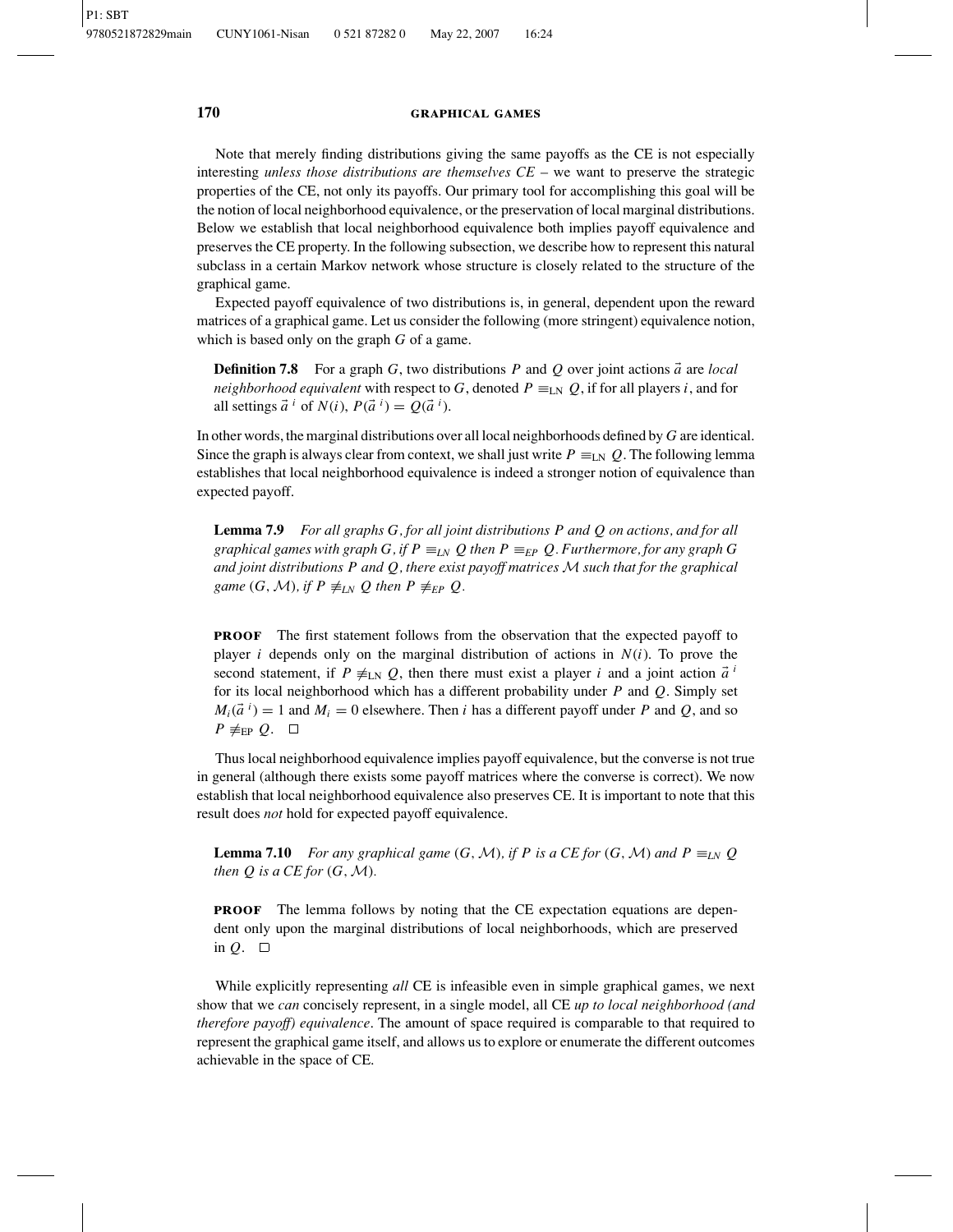### **graphical games and correlated equilibria 171**

# **7.4.2 Correlated Equilibria and Markov Nets**

In the same way that graphical games provide a concise language for expressing local interaction in game theory, *Markov networks* exploit undirected graphs for expressing local interaction in probability distributions. It turns out that (a special case of) Markov networks are a natural and powerful language for expressing the CE of a graphical game, and that there is a close relationship between the graph of the game and its associated Markov network graph. We begin with the necessary definitions.

**Definition 7.11** A *local Markov network* is a pair  $M \equiv (G, \Psi)$ , where

- *G* is an undirected graph on vertices  $\{1, \ldots, n\}$ ;
- $\bullet$   $\Psi$  is a set of *potential functions*, one for each local neighborhood  $N(i)$ , mapping binary assignments of values of  $N(i)$  to the range  $[0, \infty)$ :

$$
\Psi \equiv \{ \psi_i : i = 1, \dots, n; \psi_i : \{\vec{a}^i\} \to [0, \infty) \},
$$

where  $\{\vec{a}^i\}$  is the set of all  $2^{|N(i)|}$  settings to  $N(i)$ .

A local Markov network *M* defines a probability distribution *PM* as follows. For any binary assignment  $\vec{a}$  to the vertices, we define

$$
P_M(\vec{a}) \equiv \frac{1}{Z} \left( \prod_{i=1}^n \psi_i(\vec{a}^i) \right),
$$

where  $Z = \sum_{\vec{a}} \prod_{i=1}^{n} \psi_i(\vec{a}^i) > 0$  is the normalization factor.

Note that any joint distribution can be represented as a local Markov network on a sufficiently dense graph: if we let *G* be the complete graph then we simply have a single potential function over the entire joint action space  $\vec{a}$ . However, if *d* is the size of the maximal neighborhood in *G*, then the representation size of a distribution in this network is  $O(n2<sup>d</sup>)$ , a considerable savings over a tabular representation if  $d \ll n$ .

Local Markov networks are a special case of Markov networks, a well-studied probabilistic model in AI and statistics (Lauritzen, 1996; Pearl, 1988). A Markov network is typically defined with potential functions ranging over settings of *maximal cliques* in the graph, rather than local neighborhoods. Another approach we could have taken is to transform the graph *G* to a graph *G* , which forms cliques of the local neighborhoods  $N(i)$ , and then used standard Markov networks over *G'* as opposed to local Markov networks over *G*. However, this can sometimes result in an unnecessary exponential blow-up of the size of the model when the resulting maximal cliques are much larger than the original neighborhoods. For our purposes, it is sufficient to define the potential functions over just local neighborhoods (as in our definition) rather than maximal cliques in *G* , which avoids this potential blow-up.

The following technical lemma establishes that a local Markov network always suffices to represent a distribution up to local neighborhood equivalence.

**Lemma 7.12** *For all graphs G, and for all joint distributions P over joint actions, there exists a distribution Q that is representable as a local Markov network with graph G such that*  $Q \equiv_{LN} P$  *with respect to G.* 

**PROOF** The objective is to find a single distribution *Q* that is consistent with the players' local neighborhood marginals under *P* and is also a Markov network with graph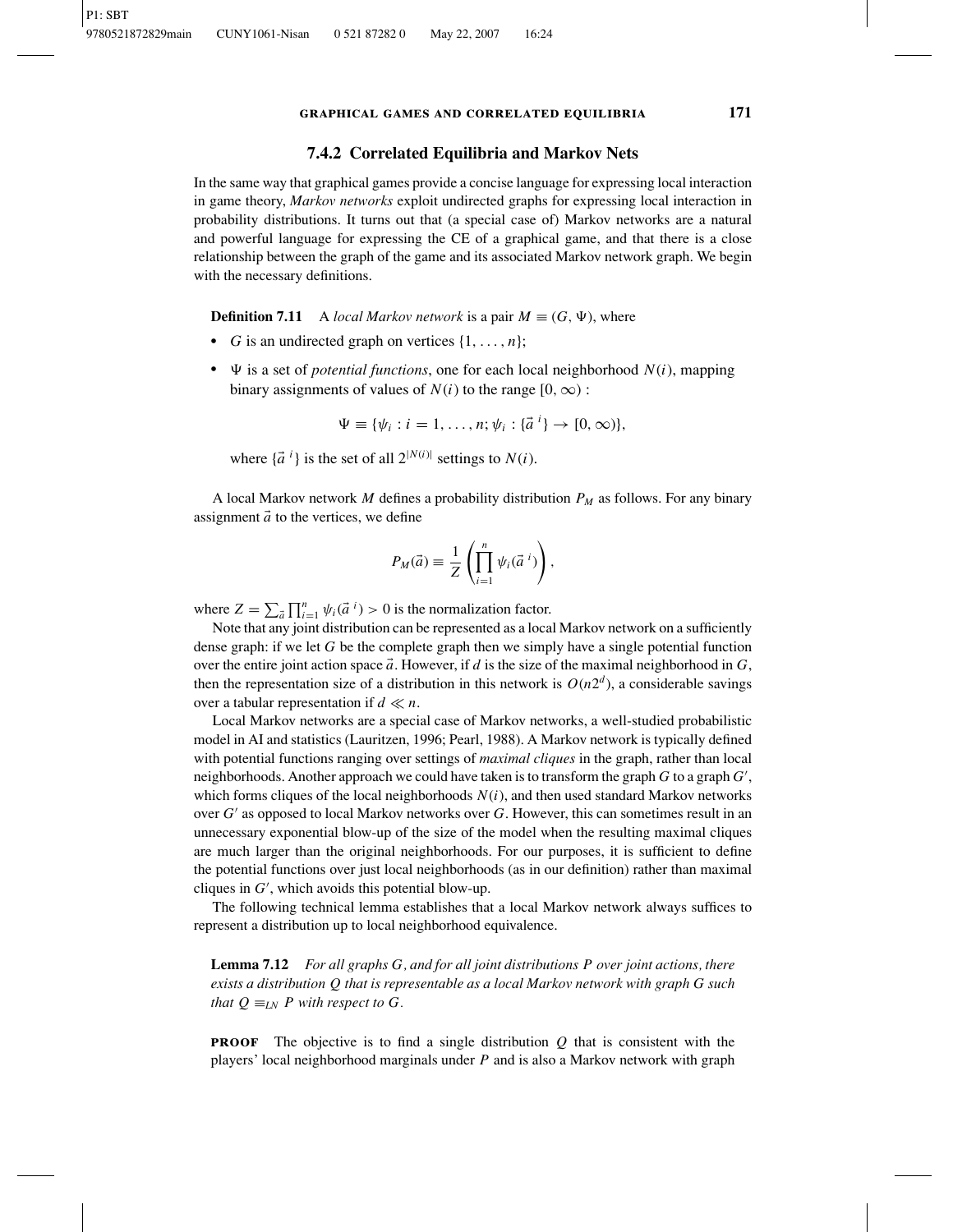*G*. For this we shall sketch the application of methods from probabilistic inference and maximum entropy models to show that the maximum entropy distribution  $Q^*$ , subject to *P* ≡<sub>LN</sub>  $Q^*$ , is a local Markov network. The sketch below follows the classical treatment of this topic (Berger et al., 1996; Lauritzen and Spiegelhalter, 1998; Dawid and Lauritzen, 1993) and is included for completeness.

Formally, we wish to show that the solution to the following constrained maximum entropy problem is representable in *G*:

$$
Q^* = \operatorname{argmax}_{Q} H(Q) \equiv \operatorname{argmax}_{Q} \sum_{\vec{a}} Q(\vec{a}) \log(1/Q(\vec{a}))
$$

subject to

- **(i)**  $Q(\vec{a}^i) = P(\vec{a}^i)$ , for all  $i, \vec{a}^i$ .
- **(ii)** *Q* is a proper probability distribution.

Note first that this problem always has a unique answer since  $H(Q)$  is strictly concave and all constraints are linear. In addition, the feasible set is nonempty, as it contains *P* itself.

To get the form of *Q*<sup>∗</sup>, we solve the optimization problem by introducing Lagrange multipliers  $\lambda_{i,\vec{a}}$  *i* (for all *i* and  $\vec{a}$  *i*) for the neighborhood marginal constraints (Condition 7.4.2 above); let us call  $\vec{\lambda}$  the resulting vector of multipliers. We also introduce a single Lagrange multiplier *β* for the normalization constraint (Condition (ii) above). The optimization then becomes

$$
Q^* = \operatorname{argmax}_{Q, \vec{\lambda}, \beta} \{L(Q, \vec{\lambda}, \beta)\}
$$
  

$$
\equiv \operatorname{argmax}_{Q, \vec{\lambda}, \beta} \left\{ H(Q) + \sum_{i \in [n]} \sum_{\vec{a}^i} \lambda_{i, \vec{a}^i} (Q(\vec{a}^i) - P(\vec{a}^i))
$$
  

$$
+ \beta \left( \sum_{\vec{a}} Q(\vec{a}) - 1 \right) \right\},
$$

where  $Q(\vec{a})$  is constrained to be positive. Here, *L* is the Lagrangian function.

A necessary condition for  $Q^*$  is that  $\partial L/\partial Q(\vec{a})|_{Q=Q^*}=0$ , for all  $\vec{a}$  such that  $P(\vec{a}) > 0$ . After taking derivatives and some algebra, this condition implies, for all  $\vec{a}$ ,

$$
Q_{\bar{\lambda}}^*(\vec{a}) = (1/Z_{\bar{\lambda}}) \prod_{v=1}^n I[P(\vec{a}^i) \neq 0] \exp(\lambda_{i,\vec{a}^i}),
$$

where  $I[P(\vec{a}^i) \neq 0]$  is an indicator function that evaluates to 1 iff  $P(\vec{a}^i) \neq 0$ . We use the subscript  $\vec{\lambda}$  on  $Q^*_{\vec{\lambda}}$  and  $Z^*_{\vec{\lambda}}$  to explicitly denote that they are parameterized by the Lagrange multipliers.

It is important to note at this point that regardless of the value of the Lagrange multipliers, each  $\lambda_{i,\vec{a}}$  *i* is only a function of the  $\vec{a}^{i}$ . Let the dual function  $F(\vec{\lambda}) \equiv L(Q_{\vec{\lambda}}^{*}(\vec{a}), \vec{\lambda}, 0)$ , and let  $\vec{\lambda}^*$  maximize this function. Note that those  $\lambda_{i, \vec{a}}$  *i* that correspond to  $P(\vec{a}^i) = 0$  are irrelevant parameters since  $F(\vec{\lambda})$  is independent of them. So for all *i* and  $\vec{a}^{-i}$  such that  $P(\vec{a}^{-i}) = 0$ , we set  $\lambda_{i,\vec{a}}^* = 0$ . For all  $i, \vec{a}^i$ , we define the functions  $\psi_i^*(\vec{a}^i) \equiv I[P(\vec{a}^i) \neq 0] \exp(\lambda_{i,\vec{a}}^*)$ . Hence, we can express the maximum entropy distribution  $Q^*$  as, for all  $\vec{a}$ ,

$$
Q_{\vec{\lambda}^*}^*(\vec{a}) = (1/Z_{\vec{\lambda}^*}) \prod_{i=1}^n \psi_i^*(\vec{a}^i),
$$

which completes the proof.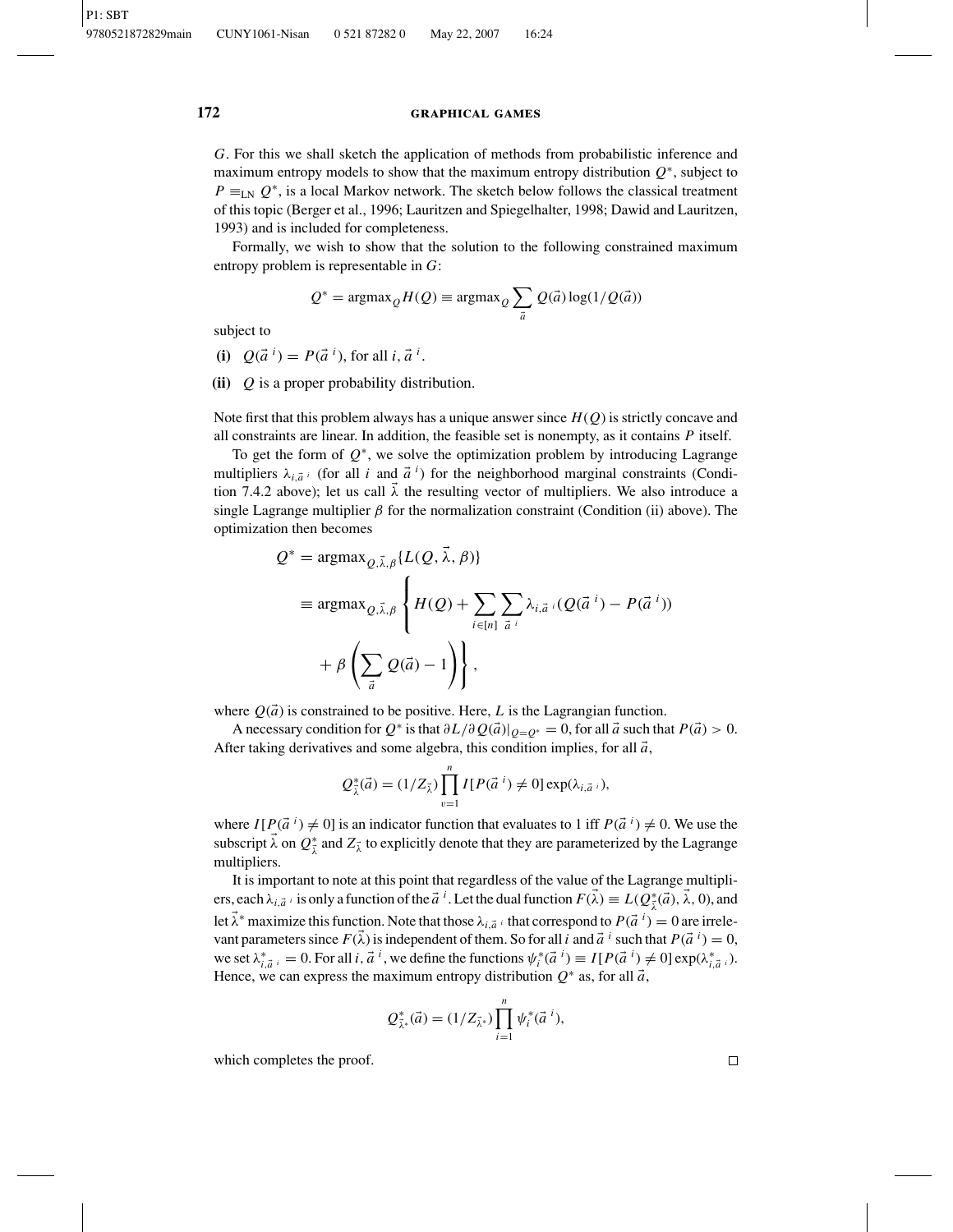### **graphical games and correlated equilibria 173**

The main result of this section follows, and shows that we can represent any correlated equilibria of a graphical game  $(G, M)$ , up to payoff equivalence, with a local Markov network  $(G, \Psi)$ . The proof follows from Lemmas 7.9, 7.10, and 7.12.

**Theorem 7.13** *For all graphical games* (*G,*M)*, and for any correlated equilibrium P of* (*G,*M)*, there exists a distribution Q such that*

- (**i**)  $Q$  *is also correlated equilibrium for*  $(G, M)$ *;*
- **(ii**)  $Q$  gives all players the same expected payoffs as  $P: Q \equiv_{EP} P$ ; and
- (**iii**) *Q can be represented as a local Markov network with graph G.*

Note that the representation size for any local Markov network with graph *G* is linear in the representation size of the graphical game, and thus we can represent the CE of the game parsimoniously.

**Remarks.** Aside from simple parsimony, Theorem 7.13 allows us to import a rich set of tools from the probabilistic inference literature (Pearl, 1988; Lauritzen, 1996). For example, it is well known that for any vertices *i* and *j* and vertex set *S* in a (local) Markov network, *i* and *j* are conditionally independent given values for the variables in *S* if and only if *S* separates *i* and *j* – that is, the removal of *S* from *G* leaves *i* and *j* in disconnected components. This, together with Theorem 7.13, immediately implies a large number of conditional independences that must hold in any CE outcome. Also, as mentioned in the Introduction, Theorem 7.13 can be interpreted as strongly limiting the nature of the public randomization needed to implement any given CE outcome – namely, only "local" sources of random bits (as defined by *G*) are required.

#### **7.4.3 Algorithms for Correlated Equilibria in Graphical Games**

Having established in Theorem 7.13 that a concise graphical game yields an equally concise representation of its CE up to payoff equivalence, we now turn our attention to algorithms for *computing* CE. In the spirit of our results thus far, we are interested in algorithms that can efficiently exploit the compactness of graphical games.

It is well known that it is possible to compute CE via linear programming in time polynomial in the standard *noncompact* normal form. In this approach, one variable is introduced for every possible joint action probability  $P(\vec{a})$ , and the constraints enforce both the CE condition and the fact that the variables must define a probability distribution. It is not hard to verify that the constraints are all linear and there are  $O(2^n)$  variables and constraints in the binary action case. By introducing any linear optimization function, one can get an algorithm based on linear programming for computing a single exact CE that runs in time polynomial in the size of the normal-form representation of the game (i.e., polynomial in 2*<sup>n</sup>*).

For graphical games this solution is clearly unsatisfying, since it may require time exponential in the size of the graphical game. What is needed is a more concise way to express the CE and distributional constraints – ideally, linearly in the size of the graphical game representation. As we shall now sketch, this is indeed possible for tree graphical games. The basic idea is to express both the CE and distributional constraints entirely in terms of the local marginals, rather than the global probabilities of joint actions.

For the case in which the game graph is a tree, it suffices to introduce linear distributional constraints over only the local marginals, along with *consistency* constraints on the *intersections* of local marginals. We thus define the following three categories of local constraints defining a linear program:

**Variables:** For every player *i* and assignment  $\vec{a}$  <sup>*i*</sup>, there is a variable  $P(\vec{a}^i)$ .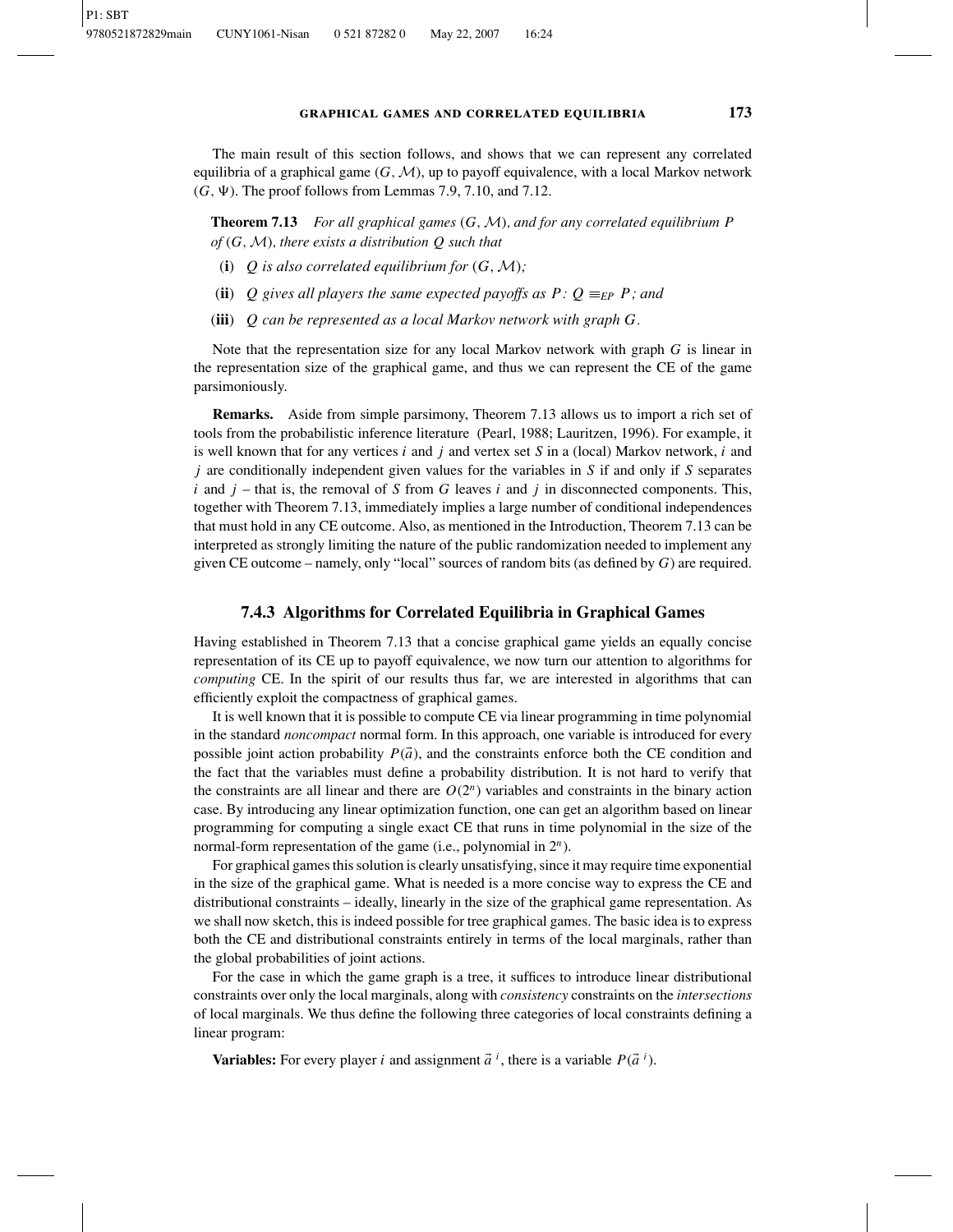#### **LP Constraints:**

(i)  $CE$  Constraints: For all players  $i$  and actions  $a, a'$ ,

$$
\sum_{\vec{a}^i:a_i^i=a} P(\vec{a}^i)M_i(\vec{a}^i) \geq \sum_{\vec{a}^i:a_i^i=a} P(\vec{a}^i)M_i([\vec{a}^i[i:a']).
$$

**(ii)** *Neighborhood Marginal Constraints:* For all players *i*,

$$
\forall \vec{a}^{i}: P(\vec{a}^{i}) \geq 0; \sum_{\vec{a}^{i}} P(\vec{a}^{i}) = 1.
$$

**(iii)** *Intersection Consistency Constraints:* For all players *i* and *j* , and for any assignment  $\vec{y}$ <sup>*ij*</sup> to the *intersection neighborhood*  $N(i) \cap N(j)$ ,

$$
P(\vec{a}^{ij}) \equiv \sum_{\vec{a}^{i}:\vec{a}^{ij}=\vec{y}^{ij}} P(\vec{a}^{i})
$$

$$
= \sum_{\vec{a}^{j}:\vec{a}^{ij}=\vec{y}^{ij}} P_{j}(\vec{a}^{j})
$$

$$
\equiv P_{j}(\vec{a}^{ij}).
$$

Note that if *d* is the size of the largest neighborhood, this system involves  $O(n2<sup>d</sup>)$  variables and  $O(n2<sup>d</sup>)$  linear inequalities, which is linear in the representation size of the original graphical game, as desired. This leads to the following algorithmic result.

**Theorem 7.14** *For all tree graphical games* (*G,*M)*, any solution to the linear constraints given above is a correlated equilibrium for* (*G,*M)*.*

Thus, for instance, we may choose any linear objective function  $F({P(\vec{a}^i)})$  and apply standard efficient linear programming algorithms in order to find a CE maximizing *F* in time polynomial in the size of the graphical game. One natural choice for *F* is the social welfare, or the total expected payoff over all players:

$$
F({Pi(\vec{a}^{i})}) = \sum_{i} \sum_{\vec{a}^{i}} P_{i}(\vec{a}^{i}) M_{i}(\vec{a}^{i}).
$$

# **7.5 Graphical Exchange Economies**

In the same way that the graph of a graphical game represents restrictions on which pairs of players directly influence each other's payoffs, it is natural to examine similar restrictions in classical exchange economies and other market models. In such models, there is typically some number *k* of goods available for trade, and *n* players or consumers in the economy. Each consumer has a utility function mapping bundles or amounts of the *k* goods to a subjective utility. (Settings in which the utility functions obey certain constraints, such as concavity or linearity, are often assumed.) Each consumer also has an endowment – a particular bundle of goods that they are free to trade. It is assumed that if prices  $\vec{p} \in (\Re^+)^k$  are posted for the *k* goods, each consumer will attempt to sell their initial endowment at the posted prices, and then attempt to buy from other consumers that bundle of goods which maximizes their utility, subject to the amount of cash received in the sale of their endowment. A celebrated result of Arrow and Debreu (1954) established very general conditions under which an *equilibrium* price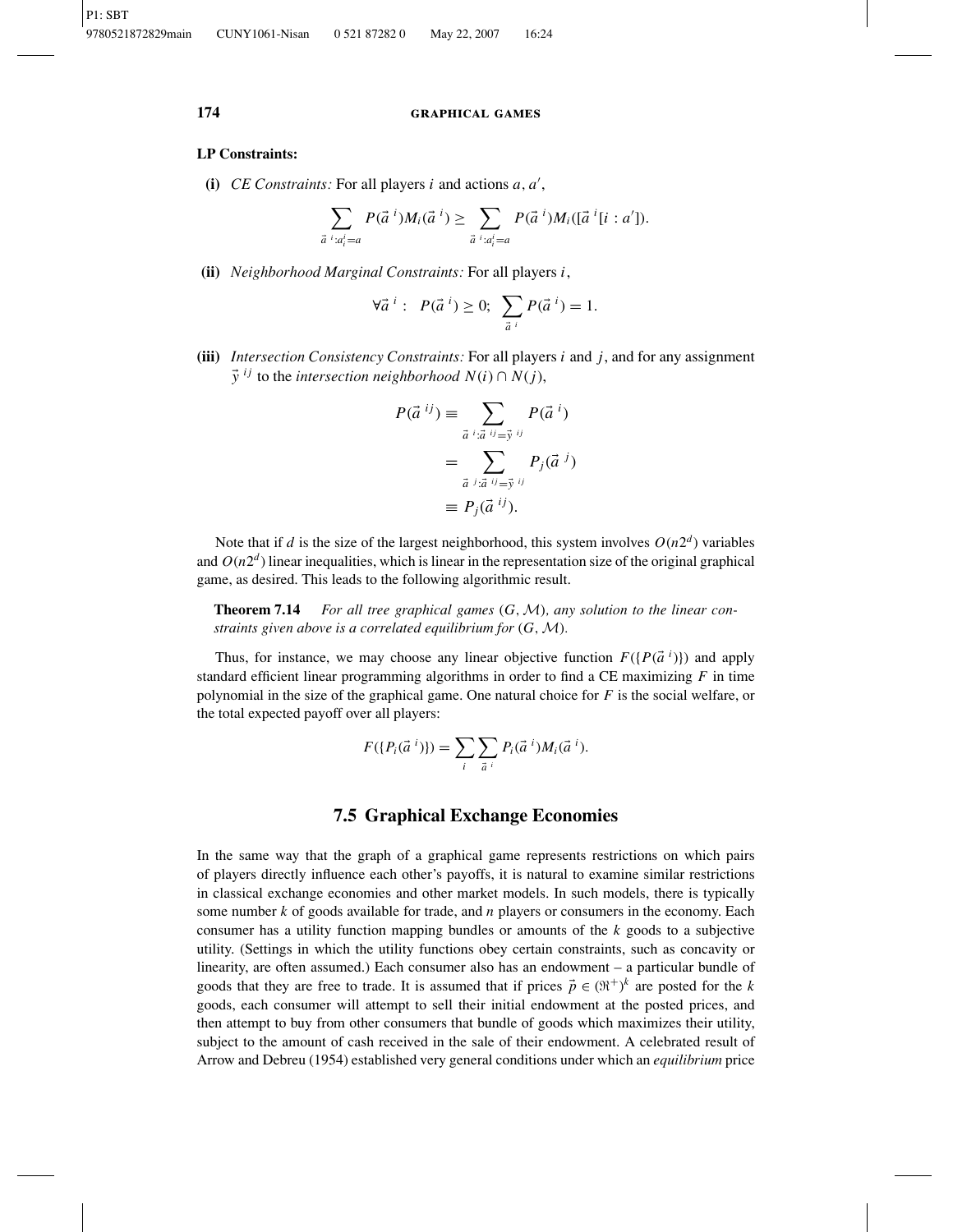vector exists – prices at which all consumers are able to sell all of their intial endowments (no excess supply) and simultaneously able to purchase their utility-maximizing bundles (no excess demand). The result depends crucially on the fact that the model permits exchange of goods between any pair of consumers in the economy.

A natural graph- or network-based variant of such models again introduces an undirected graph *G* over the *n* consumers, with the interpretation that trade is permitted between consumers *i* and *j* if and only if the edge  $(i, j)$  is present in  $G<sup>2</sup>$ . The classical equilibrium existence result can be recovered – but only if we now allow for the possibility of *local* prices, that is, prices for each good–consumer pair. In other words, at equilibrium in such a *graphical economy*, the price per unit of wheat may differ when purchased from different consumers, due to the effects of network topology. In this model, rationality means that consumers must always purchase goods from the neighboring consumers offering the lowest prices.

As with graphical games, there are at least two compelling lines of research to pursue in such models. The first is computational: What graph topologies permit efficient algorithms for computing price equilibria? The second is structural: What can we say about how network structure influences properties of the price equilibria, such as the amount of price variation? Here we briefly summarize results in these two directions.

On the computational side, as with the **TreeNash** algorithm for computing NE in graphical games, it is possible to develop a provably correct and efficient algorithm for computing approximate price equilibria in tree graphical economies with fairly general utility functions. Like **ApproxTreeNash**, this algorithm is a two-pass algorithm in which information regarding *conditional* price equilibria is exchanged between neighboring nodes, and a discrete approximation scheme is introduced. It is complementary to other recent algorithms for computing price equilibria in the classical non-graphical (fully connected) setting under linearity restrictions on the utility functions (discussed in detail in Chapter 5.

On the structural side, it can be shown that different stochastic models of network formation can result in radically different price equilibrium properties. For example, consider the simplified setting in which the graph *G* is a bipartite graph between two types of parties, *buyers* and *sellers*. Buyers have an endowment of 1 unit of an abstract good called *cash*, but have utility only for *wheat*; sellers have an endowment of 1 unit of wheat but utility only for cash. Thus the only source of asymmetry in the economy is the structure of *G*. If *G* is a random bipartite graph (i.e., generated via a bipartite generalization of the classical Erdos–Renyi model), then as *n* becomes large there will be essentially *no* price variation at equilibrium (as measured, for instance, by the ratio of the highest to lowest prices for wheat over the entire graph). Thus random graphs behave "almost" like the fully connected case. In contrast, if *G* is generated according to a stochastic process such as preferential attachment (Barabasi and Albert, 1999), the price variation at equilibrium is unbounded, growing as a root of the economy size *n*.

# **7.6 Open Problems and Future Research**

There are a number of intriguing open areas for further research in the broad topics discussed in this chapter, including the following.

 **Efficient Algorithms for Exact Nash Computation in Trees.** Perhaps the most notable technical problem left unresolved by the developments described here is that of efficiently (i.e., in time polynomial in the graphical game description) computing exact Nash

<sup>&</sup>lt;sup>2</sup> In the models considered to date, resale of purchased goods is not permitted – rather, we have "one-shot" economies.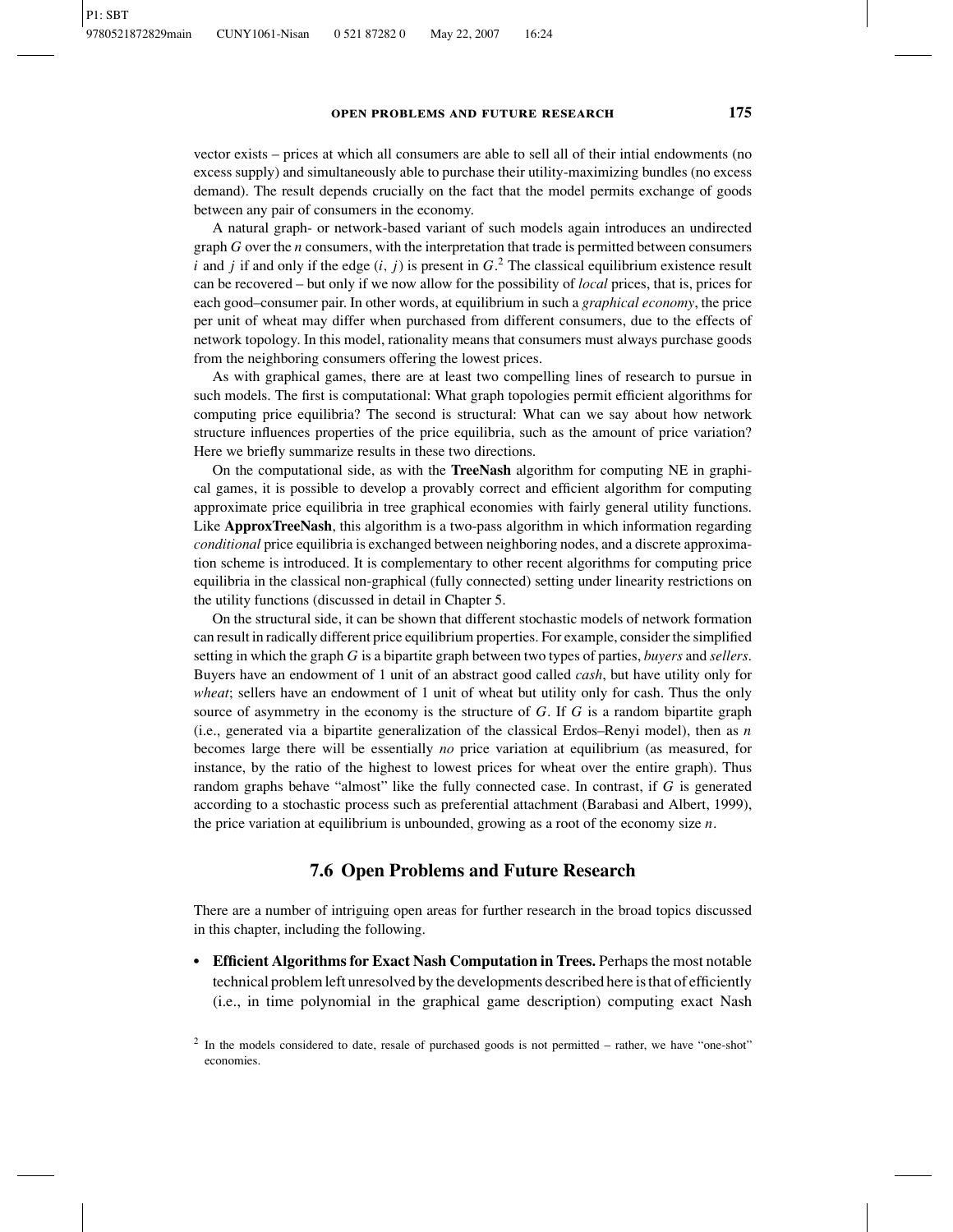equilibria for trees. This class falls between the positive results of Elkind et al. (2006) for unions of paths and cycles, and the recent PPAD-completeness results for bounded treewidth graphs (see Chapter 2).

- **Strategy-Proof Algorithms for Distributed Nash Computation.** The NashProp algorithm described here and its variants are clearly not strategy-proof, in the sense that players may have incentive to deviate from the algorithm if they are to actually realize the Nash equilibrium they collectively compute. It would be interesting to explore the possibilities for strategy-proof algorithms for graphical games.
- **Cooperative, Behavioral, and Other Equilibrium Notions.** Here we have described algorithms and structural results for graphical games under noncooperative equilibrium notions. It would be interesting to develop analogous theory for cooperative equilibria, such as how the coalitions that might form depend on graph topology. The recent explosion of work in behavioral game theory and economics (Camerer, 2003) is also ripe for integration with graphical games (and many other aspects of algorithmic game theory as well). For instance, one could investigate how the behavioral phenomenon of inequality aversion might alter the relationship between network structure and equilibrium outcomes.

# **7.7 Bibliographic Notes**

Graphical games were introduced by Kearns et al. (2001) (abbreviated KLS henceforth). Related models were introduced at approximately the same time by Koller and Milch (2003) and La Mura (2000). Graph-theoretic or network models of interaction have a long history in economics and game theory, as surveyed by Jackson (2005); these models tend to be less general than graphical games, and there is naturally less explicit emphasis on computational issues.

The original KLS paper contained the algorithm and analyses of the tree-based algorithms examined in Section 7.1. The **NashProp** generalization of these algorithms is due to Ortiz and Kearns (2003). A follow-up to the KLS paper by the same authors (Littman et al., 2002) erroneously claimed an efficient algorithm for computing an *exact* NE in tree graphical games (recall that the KLS paper gave an efficient algorithm only for approximate NE in trees). The error was recently discovered and discussed by Elkind et al. (2006), who proved that in fact no two-pass algorithm can compute an exact equilibrium. The problem of efficiently computing an exact equilibrium in time polynomial in the size of a tree graphical game remains open.

The study of correlated equilibria in graphical games given in Section 7.4 is adapted from Kakade et al. (2003). Roughgarden and Papadimitriou (2005) and Papadimitriou (2005) gave more general algorithms for computing correlated equilibria in graphical games and other compact representations. It is interesting to note that while the Kakade et al. results show how all correlated equilibria (up to payoff equivalance) can be succinctly *represented* as a Markov networks, Papadimitriou's algorithm (2005) computes correlated equilibria that are mixtures of Nash equilibria and thus can be efficiently sampled. Intractability results for certain correlated equilibrium computations are given by Gilboa and Zemel (1989), as well as by Roughgarden and Papadimitriou (2005).

Other papers providing algorithms for equilibrium computation in graphical games include those of Vickrey and Koller (2002), who examine hill-climbing algorithms for approximate NE, as well as constraint satisfaction generalizations of **NashProp**; and Daskalakis and Papadimitriou (2006), who show close connections between the computation of pure NE and probabilistic inference on the Markov network models discussed in the context of correlated equilibria in Section 7.4.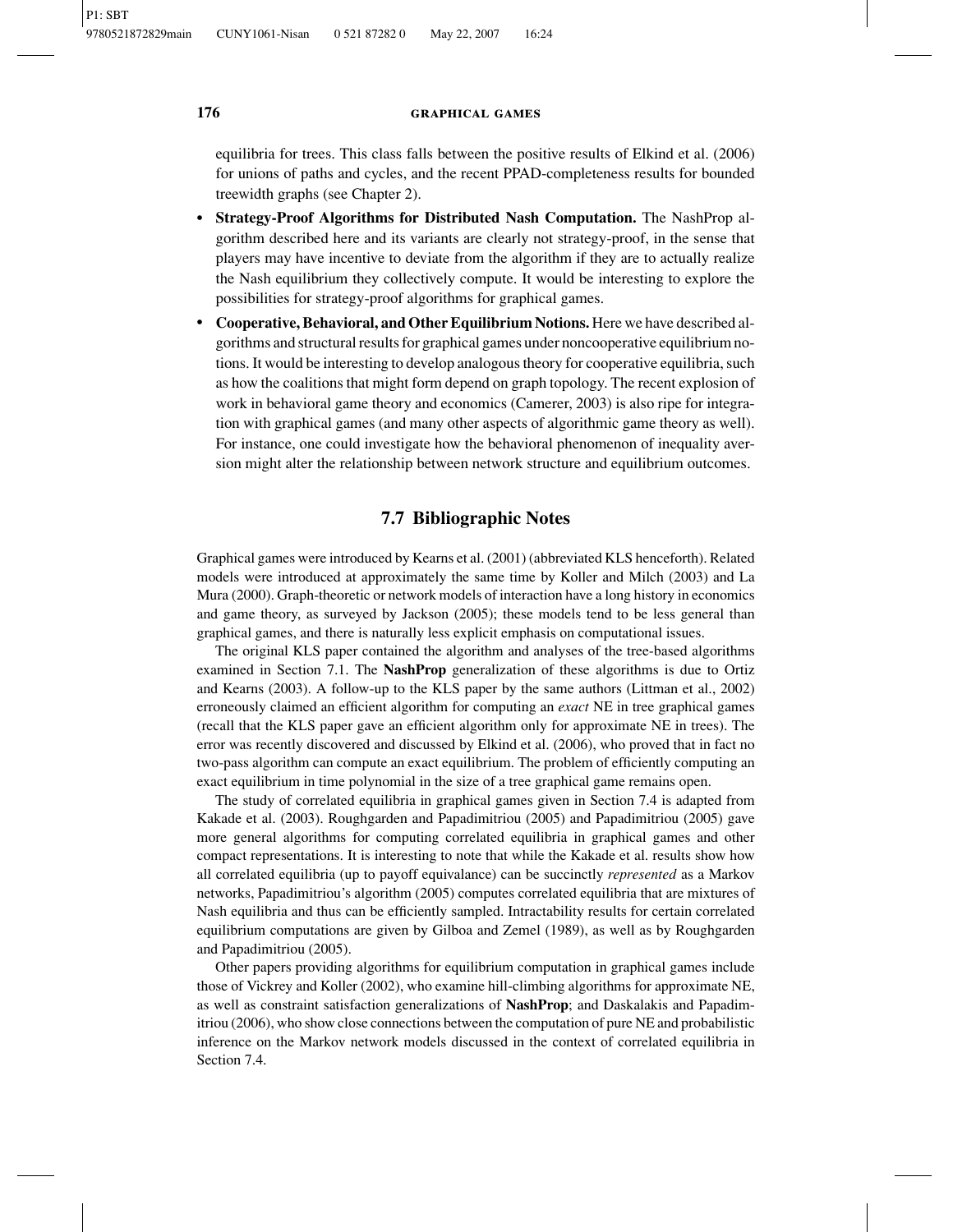### **bibliography 177**

Graphical games have also played a central role in striking recent developments establishing the intractability of NE computations in general multiplayer games, including the work by Daskalakis et al. (2006) and Goldberg and Papadimitriou (2006); these developments are discussed in detail in Chapter 29. Daskalakis and Papadimitriou also proved intractability results for computing NE in graphical games on highly regular graphs (Daskalakis and Papadimitriou, 2005), while Schoenebeck and Vadhan (2006) systematically characterize the complexity of a variety of equilibrium-related computations, including NE verification and existence of pure equilibria.

The formulation of the graphical exchange economy model summarized in Section 7.5, as well as the price equilibrium proof and algorithms mentioned, is due to Kakade et al. (2004). The result on price variation in different stochastic graph generation models is due to Kakade et al. (2005).

Recently a graph-theoretic generalization of classical evolutionary game theory has been introduced, and it has been shown that random graphs generally preserve the classical evolutionary stable strategies (Kearns and Suri, 2006); these results are discussed in some detail in Chapter 29.

# **Acknowledgments**

I would like to give warm thanks to Michael Littman, Satinder Singh, Sham Kakade, John Langford, and Luis Ortiz for their permission to adapt material from our joint publications (Kakade et al., 2003; Kearns et al., 2001) for presentation in this chapter.

# **Bibliography**

- K. Arrow and G. Debreu. Existence of an equilibrium for a competitive economy. *Econometrica*, 22(3):265–290, 1954.
- R. J. Aumann. Subjectivity and correlation in randomized strategies. *Journal of Mathematical Economics*, 1, 1974.
- R. J. Aumann. Correlated equilibrium as an expression of Bayesian rationality. *Econometrica*, 55, 1987.
- A. Barabasi and R. Albert. Emergence of scaling in random networks. *Science*, 286:509–512, 1999.
- A. Berger, S. Della Pietra, and V. Della Pietra. A maximum entropy approach to natural language processing. *Computational Linguistics*, 22(1), March 1996.
- Colin Camerer. *Behavioral Game Theory*. Princeton University Press, 2003.
- C. Daskalakis, P. Goldberg, and C. Papadimitriou. The complexity of computing a Nash equilibrium. In *Proceedings of the Thirty-Eighth ACM Symposium on the Theory of Computing*, pp. 71–78. ACM Press, 2006.
- A. P. Dawid and S. L. Lauritzen. Hyper Markov laws in the statistical analysis of decomposable graphical models. *The Annals of Statistics*, 21(3):1271–1317, September 1993.
- C. Daskalakis and C. Papadimitriou. The complexity of games on highly regular graphs. In *Proceedings of the 13th Annual European Symposium on Algorithms*, p. 71. Springer, Berlin, 2005.
- C. Daskalakis and C. Papadimitriou. Computing pure Nash equilibria in graphical games via Markov random fields. In *Proceedings of the 7th ACM Conference on Electronic Commerce*, pp. 91–99. ACM Press, 2006.
- E. Elkind, L. Goldberg, and P. Goldberg. Graphical games on trees revisited. In *Proceedings of the 7th ACM Conference on Electronic Commerce*, pp. 100–109. ACM Press, 2006.
- D. Foster and R. Vohra. Calibrated learning and correlated equilibrium. *Games and Economic Behavior*, 1997.